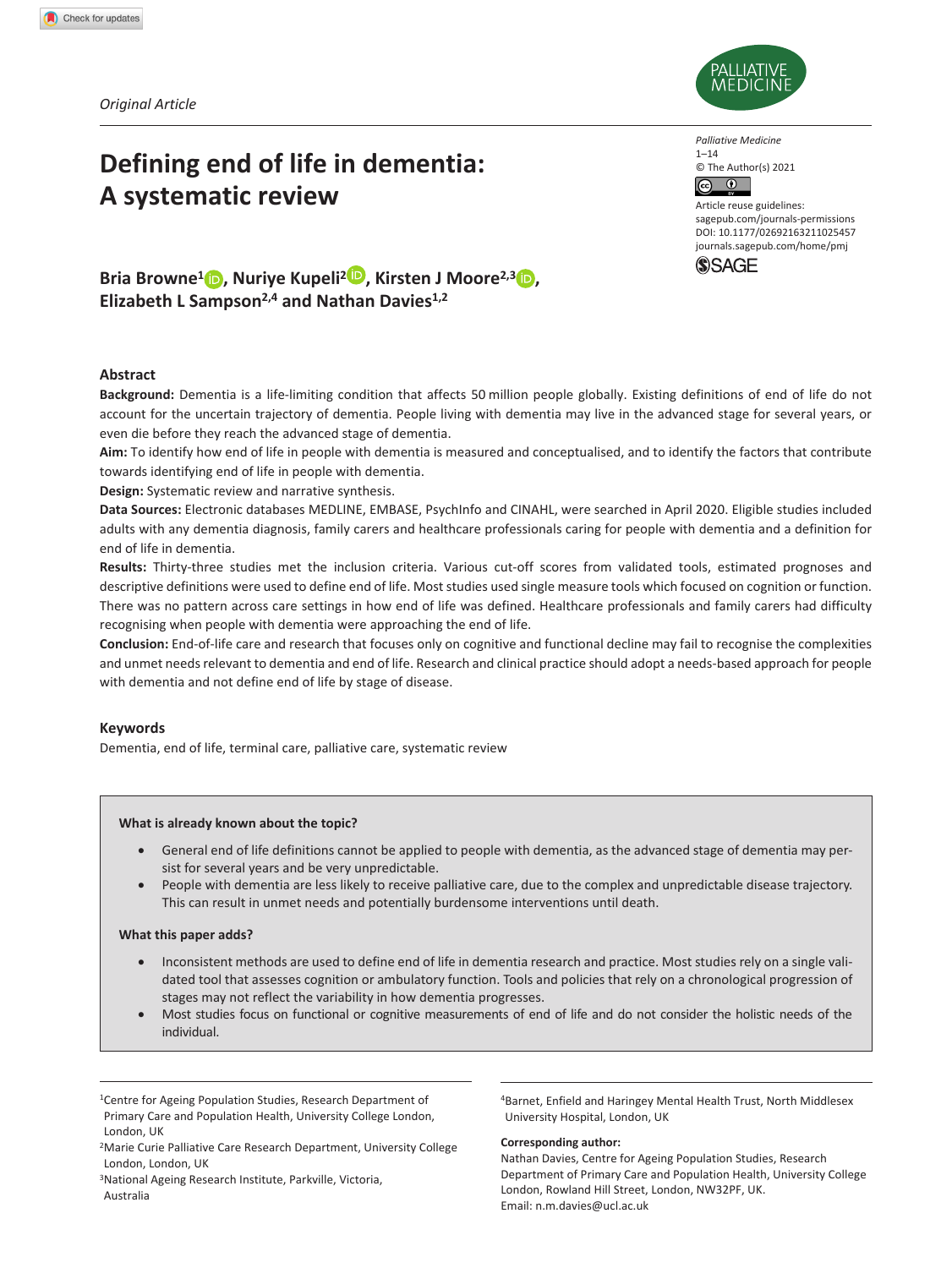#### **Implications for practice, theory or policy**

- Future research and clinical care need to avoid single domain measures to define end of life in dementia.
- There is a need to refocus discussion to a needs-based approach to care which adopts a palliative approach tailored for people living with dementia that encompasses physical, medical and psychosocial needs.
- There is a need for a clear consensus on what defines 'end of life' in dementia, to inform policies and practices and promote adoption of a needs-based approach, to allow appropriate care in a timely manner.

#### **Introduction**

Dementia currently affects over 50 million people globally, and this is estimated to increase to 152 million by 2050.1,2 Although dementia mainly affects people over the age of 60, this condition is not a normal part of ageing.3 Therefore, dementia is considered a global public health priority. According to the latest World Health Organization's Global Burden of Disease report, dementia is the fourth main cause of disability among people aged 75 and older.4 The independent contribution of dementia to mortality is currently difficult to assess, as older people commonly have co-morbidities that may or may not be related to dementia, which can also shorten their lives.3 Although dementia is a known progressive and neurodegenerative disease,<sup>5</sup> it may not be considered life limiting in clinical practice, which results in a lack of specialised care for people with dementia approaching the end of life, and deaths not being attributed to dementia.<sup>3,6</sup>

A variety of definitions of end of life have evolved over time.7 The Department of Health in the United Kingdom (UK) defines end of life as the period when a person with an advanced, progressive or incurable condition may die within 12 months.<sup>8</sup> Understanding the timing of when a person is actively dying is important at the individual level, where the person and their family can make preparations for the end of life. This is also important at a policy level, where interventions involving end of life care can be prioritised.9 General definitions of end of life may not be feasible to apply to dementia, as people with advancing dementia may continue to live for several years.10

The dementia trajectory is variable with progressive decline, punctuated by acute events such as an infection or falls, where the person may recover or experience an increased rate of decline in health until the end of life.11 This is the point where a dementia prognosis displays unpredictability, and can vary between and within individuals.12 In the advanced stages, people with dementia experience potentially burdensome interventions near the end of life, as their physical, spiritual and psychosocial needs are not addressed in a timely manner.13

Palliative care is a multidisciplinary approach that improves the quality of life for patients and their families, who encounter challenges associated with life-limiting conditions.14 This is achieved by performing early assessments and identification of physical, psychosocial and spiritual needs. End of life care refers to the care for

people with a disease once they have reached a rapid decline in health.15 The period of when people are considered to be at these stages may vary in regulatory or policy guidelines in different areas of the world.16 The White Paper expert consensus of the European Association of Palliative Care, argues that optimal palliative care should be provided across all stages of dementia and that timely recognition of end of life remains a research priority to enable appropriate palliative care.17

Advanced dementia lasts an average of 2 years, but healthcare systems do not clearly recognise when someone with dementia reaches this stage.18 Characteristics of advanced dementia are underlined by the profound level of dependency on others to meet their basic needs, including progressive immobility, dysphagia and the limited ability to express their needs.<sup>19</sup> This leaves people dying with dementia at a disadvantage, as research indicates that people with dementia are less likely to receive palliative care.6,20 Alternatively, people with dementia may reach the end of life before they progress to the advanced stages of dementia, where they may not receive end of life care and become hospitalised with potentially burdensome interventions until they die.10

This systematic review will explore how end of life is defined, and which methods of identifying end of life in dementia may be appropriate for future research and clinical practice.

#### **Aim and Objectives**

This systematic review aimed to investigate how research studies have defined end of life in people living with dementia. The following research questions were identified:

- 1. How is end of life in people with dementia conceptualised and measured in research?
- 2. What are the factors that contribute to identifying end of life in people with dementia?
- 3. Does the setting of care for people with dementia influence how end of life is defined?

#### **Methods**

A systematic review of quantitative and qualitative research studies following the Centre for Reviews and Dissemination guidance.<sup>21</sup> This review followed the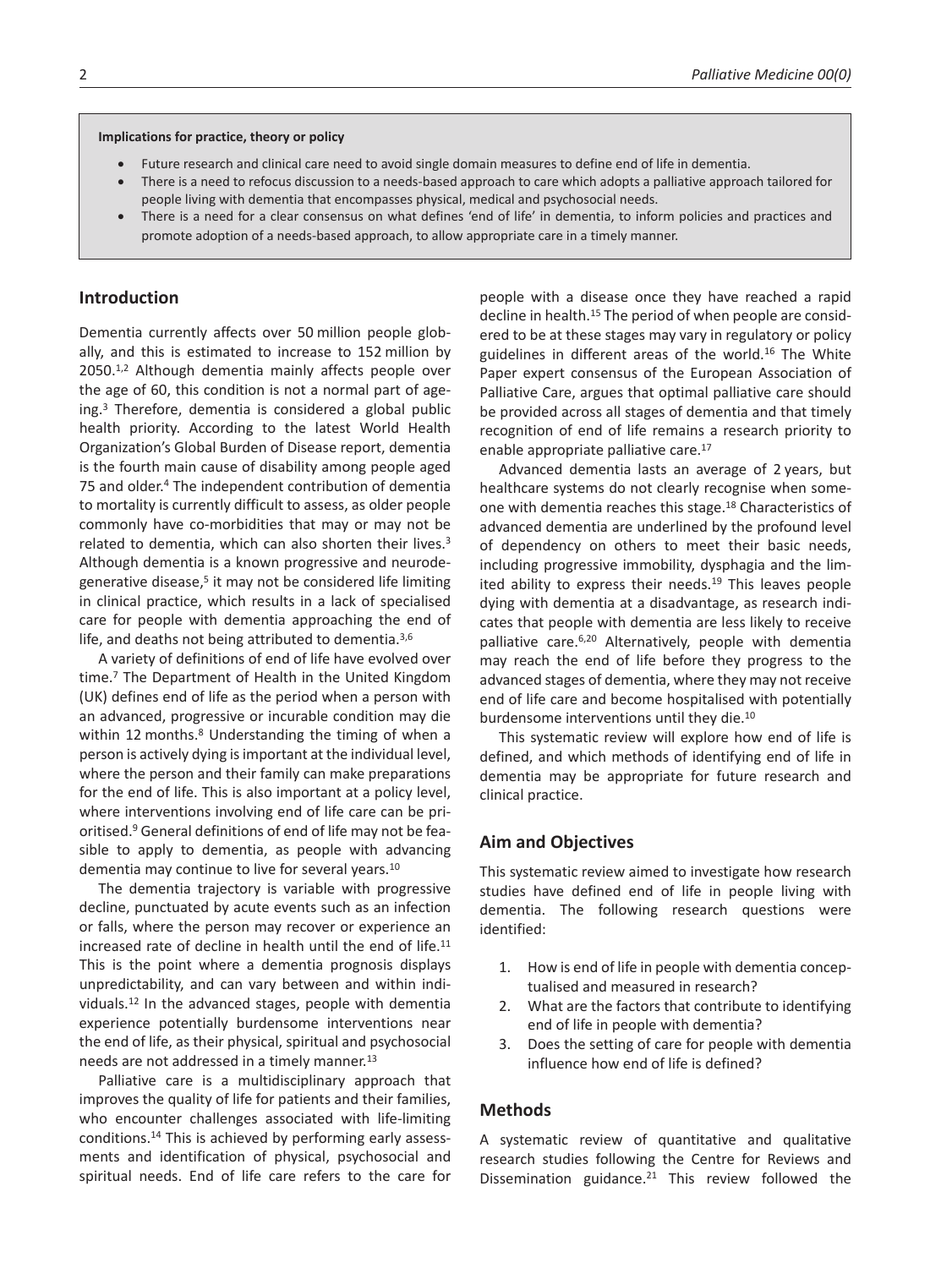Preferred Reporting Items for Systematic Reviews and Meta-Analyses (PRISMA) as a reporting guideline.<sup>22</sup> A protocol was registered with the PROSPERO database (CRD42020183968).

# *Search strategy*

Electronic databases MEDLINE, EMBASE, PsychInfo and CINAHL were searched from inception to April 2020. Search terms for dementia and end of life were used in combination with truncations and Boolean operators including AND and OR, to yield relevant results. The search terms used followed the guidance on using valid palliative care search terms in different databases, by Rietjens et al.23

An initial pilot search was conducted to refine the search strategy. Known key articles were identified within the search results, which confirmed good sensitivity. The full search applied to the MEDLINE database is outlined in Supplemental Table 1.

# *Eligibility criteria*

*Inclusion criteria.* Studies were included if they met the following criteria:

- (1) Included adults of any age living with a dementia diagnosis. Family carers or healthcare professionals were included as they are likely to communicate or make decisions on behalf of the person dying with dementia.24
- (2) Included a definition or specified criteria of end of life in dementia.
- (3) Cohort studies, randomised controlled trials, qualitative studies and systematic reviews that referred to assessments or definitions for end of life in dementia, or were focused around palliative care in dementia.

*Exclusion criteria.* Studies were excluded if they:

- (1) Did not specify palliative care or end of life.
- (2) Were retrospective in design where people with dementia had already died, such as death register studies or biomedical studies, as these studies do not require identifying the dying phase.
- (3) Were conference abstracts, theses, case studies, non-systematic literature reviews and editorial pieces.

### *Study selection*

All titles and abstracts for the papers retrieved from the search strategy were imported into EndNote X9 software, and de-duplicated. Article titles and abstracts were screened by one reviewer (BB) and 20% of all screened titles and abstracts were screened by other reviewers (ND, NK, KM).25 Discrepancies in the inclusion of studies were discussed, to reach agreement. Articles considered eligible at the title and abstract stage were screened using their full text against the eligibility criteria by one reviewer (BB). Thirty percent of the results of the full-text screening were then reviewed independently by three reviewers (ND, NK, KM). Any disagreement was discussed and a consensus of inclusion or exclusion of papers was made as a group.

### *Quality appraisal*

Eligible studies were assessed for methodological quality, using an adapted version of the Mixed Method Appraisal Tool.26 An adapted Mixed Method Appraisal Tool was used to meet the specific needs and research question of this review. The adapted quality appraisal tool was developed to help determine the quality of each study, and whether this may have contributed to how end of life was defined. Studies were considered high quality if they had clear eligibility criteria, minimal selection bias in sample recruitment, used appropriate data collection methods, and a definition of end of life in dementia. Studies were not excluded based on the results of the quality appraisal, however, they remained in the review for the discussion of research regarding end of life in dementia. Quality appraisal was completed by BB and checked by all other authors.

# *Data extraction and analysis*

Data extraction for included studies was completed by BB, using Microsoft Excel. Study details including the study design, aim, sample characteristics, eligibility criteria, end of life definition and the study setting were extracted from each paper. Data extraction was checked and discussed with all other authors.

A narrative synthesis,27,28 was conducted using tabulation and thematic analysis to synthesise studies identifying the key factors informing methods of defining end of life. We adopted an inductive approach, where one reviewer (BB) read the studies multiple times to facilitate thematic analysis. Patterns were identified by reviewing the methods, results and discussion sections. A colour coding system using highlighters on hard copy versions of papers, including potential themes were extracted. This was to ensure that the context of the themes was not lost.28 The initial themes were then refined into analytical themes. Regular meetings among all reviewers were arranged throughout, to discuss and finalise the findings. Any disagreement would have been resolved through consensus.

#### **Results**

### *Search results*

The search strategy yielded 7171 results, of which 4931 studies were remaining after de-duplication. The full-text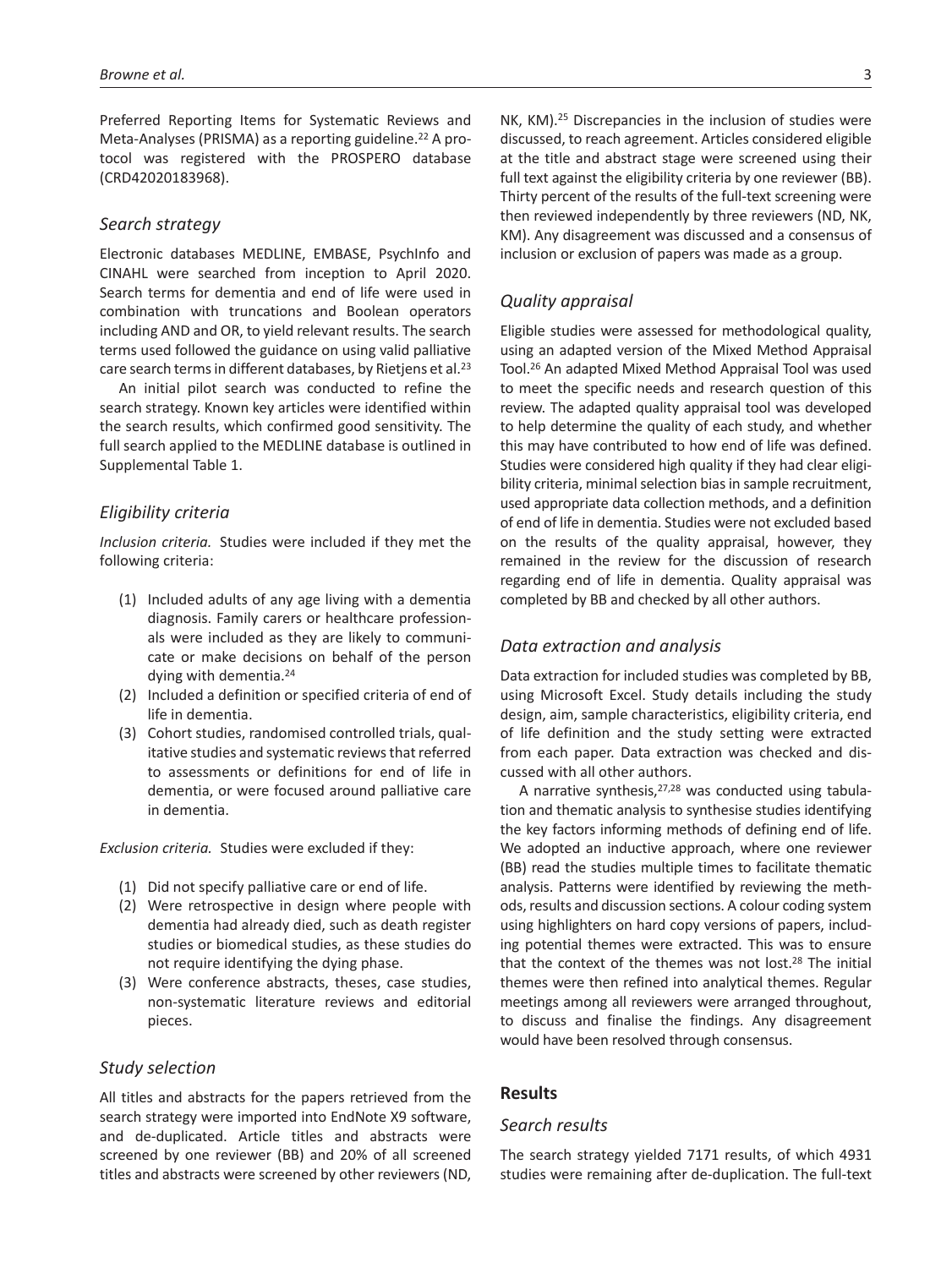

**Figure 1.** PRISMA flowchart of systematic search results.

screening was completed for 170 studies, where 33 studies met the eligibility criteria for inclusion.10,29–60 Details of the search results and exclusion of studies can be found in Figure 1.

# *Study characteristics*

Table 1 provides the characteristics of the 33 studies. These studies included: 13 cohort,32,35,36,38–40,44–46,49,52,53,56 eight qualitative, 34,42,50,51,54,57,59,60 five randomised controlled trials,<sup>29,37,43,47,55</sup> and four evaluation designs.<sup>30,31,33,48</sup> The remaining three studies used mixed-methods<sup>10,41</sup> and quasi-experimental designs.58 Studies were undertaken in ten different countries: 15 studies in the United States of America (USA), 36-38, 40-42, 45-49, 51-54 five in the UK, 43, 55, 56, 59, 60 four in Israel,  $30-33$  two each in Italy  $35,44$  and Australia,  $29,34$ and one each in Switzerland,<sup>39</sup> Germany,<sup>57</sup> Netherlands,<sup>10</sup> Canada<sup>58</sup> and Japan.<sup>50</sup>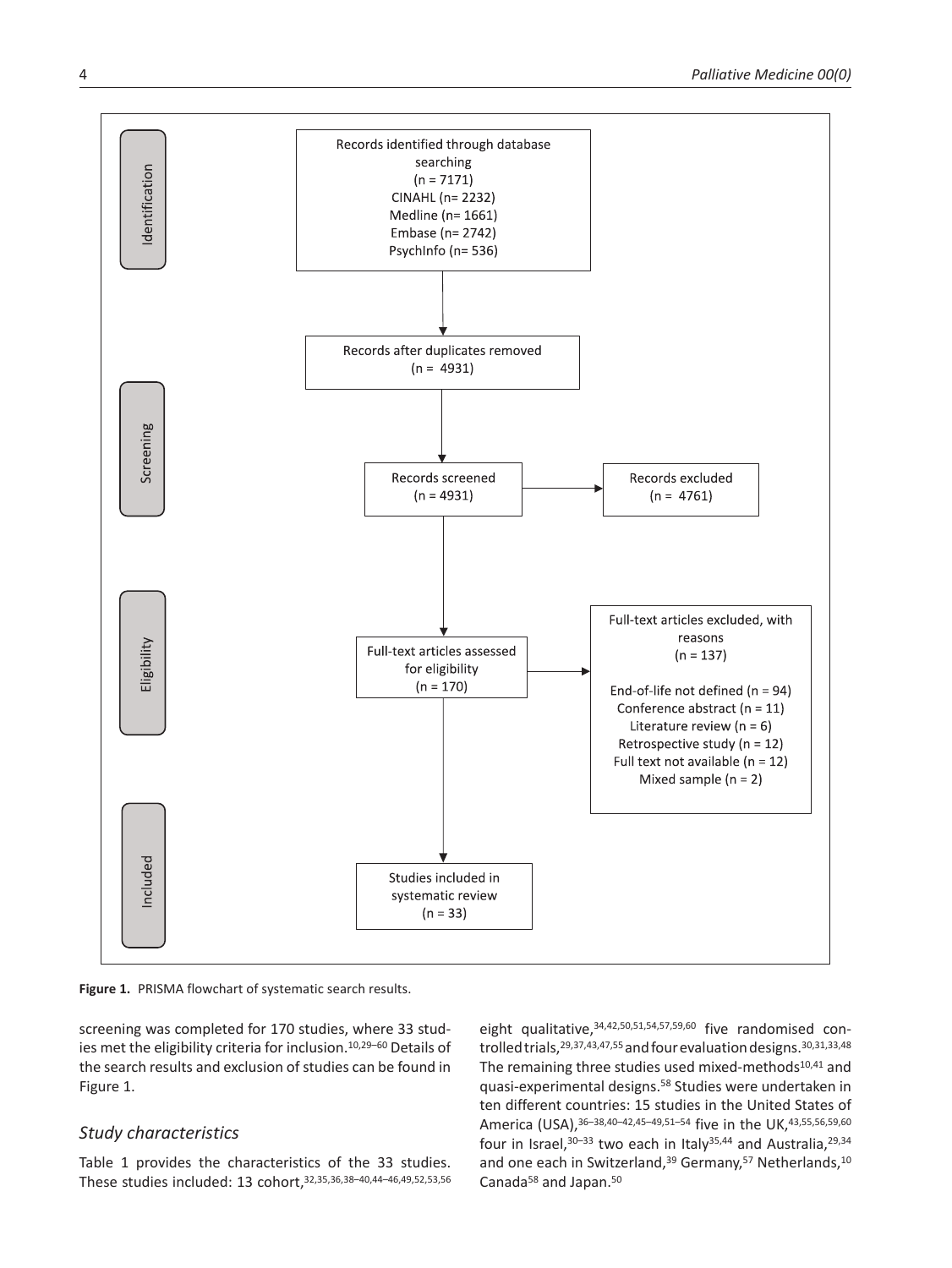# *Quality appraisal*

All included studies were rated as good quality using the modified quality appraisal. The quality of two cohort studies<sup>35,52</sup> was at risk of bias due to using convenience sampling in a single nursing home, which resulted in sampling bias due to a possible lack of a representative sample.<sup>61</sup> The mixed-methods study conducted by Van der Steen et al.10 demonstrated low quality within the eligibility criteria, as it cannot be replicated accurately in regards to determining the dementia severity of participants. The full quality appraisal is provided in Supplemental Table 2.

# *End of life definitions*

Eleven studies had explicit definitions of end of life in dementia.10,29,30,32,34,38,46,50,57–59 Four studies used cut-off scores from validated tools<sup>34,38,46,58</sup> (see Table 1). One study used a prognosis of less than 6 months survival,<sup>32</sup> which was derived from the National Hospice Organization eligibility guidelines for people with dementia. $62$  Four studies used a range of descriptions,10,50,57,59 and two studies used a combination of cut-off scores from validated tools and descriptions.29,30 There was a consistent pattern of cut-off scores from validated tools used to define end of life, where stages 5–6 of the Cognitive Performance Scale<sup>63</sup> were commonly used throughout the studies. These scores referred to severe cognitive impairment, where the person had severe dementia, and total dependency in activities of daily living.<sup>63,64</sup>

In contrast, descriptive definitions were broad and displayed ambiguity in what was defined as end of life in dementia. Some descriptions contradicted each other; where Van der Steen et al.<sup>10</sup> described end of life as a person with dementia being in their last days, weeks or months of life, and Schmidt et al.<sup>57</sup> referred to advanced dementia as being the final phase of life, which can persist over several years. The remaining 22 studies did not provide an explicit definition of end of life in dementia. Where definitions were not provided within the studies, we used the inclusion criteria for participant recruitment that were used to establish how end of life in dementia was defined.

# *Measures*

Eight different validated tools<sup>63-70</sup> were used within the studies' eligibility criteria in 30 out of 33 studies, to identify people living with dementia approaching the end of life29– 49,51–58,60 (Table 2). Nine studies were identified as using 2–3 different validated scales interchangeably within the same study, where cut-off scores of 6 and above on the Global Deterioration Scale<sup>65</sup>; 5–6 on the Cognitive Performance Scale<sup>63</sup>; 0/30 on the Mini-Mental State Examination<sup>66</sup>; and 18/126 on the Functional Independence Measure,67 were classed as end of life.29–33,35,38,48,57 The Global Deterioration Scale,<sup>65</sup> which assesses cognition,

was the most commonly used validated tool applied in 12 studies, where the cut-off scores referred to moderate dementia (Global Deterioration Scale 5) to severe dementia (Global Deterioration Scale 7).<sup>34,36-38,41,45,47-49,51,54,57</sup> The Functional Assessment Screening Tool (64), which focuses on function, was the second most commonly used tool to define end of life in dementia, where Table 2 shows six different stages of the Functional Assessment Screening Tool applied in ten studies.29,30,43,44,46,52,55,56,58,60 The Functional Assessment Screening Tool stages ranging from 6a (requires physical assistance with clothing) to 7f (inability to hold head up), $64$  were used to identify someone at the end of life with dementia throughout the studies.

Overall, the cut-off scores used in the studies required considerable decline in cognition and function to classify end of life in dementia (Table 2). The characteristics of each validated tool and the main domains used to assess dementia severity, are outlined in Supplementary Table 3.

### *Care setting*

Four care settings for people living with dementia were identified from the 33 studies (Table 1). Most studies were conducted in the nursing home setting (21 studies),29,34–45,48–51,53,54,57,58 followed by the hospital setting (7 studies).30–33,47,52,55 Hospice and home settings were the focus only in one study each.46,59 Two studies were conducted in a combination of care settings, where one study was in home and nursing home settings,<sup>10</sup> and another included hospital and nursing home settings.<sup>56</sup> The care setting did not influence how end of life in dementia was defined. There was a variety of definitions used in the nursing home setting to establish end of life in dementia in the USA.36–38,40–42,45,48,49,51,53,54 However, one hospicebased study in the USA<sup>46</sup> highlighted that the Functional Assessment Screening Tool<sup>64</sup> assumes a strict stage-bystage progression, which is a requirement to determine end of life within the National Hospice Organization guidelines.62 However, people with dementia may not progress through such stages in the predetermined order outlined by the tool. Therefore, the characteristics of the Functional Assessment Screening Tool<sup>64</sup> fail to recognise the variability of dementia progression.

Overall, the definitions used to define end of life in dementia did not differ between the care settings or countries, and there was no consistency of the measures used to establish end of life in specific care settings.

### *Themes identified*

Narrative synthesis using tabulation and thematic analysis identified three main themes as crucial components in how end of life was defined in dementia. The themes included limitations in existing measures to define end of life in dementia, family knowledge and staff knowledge.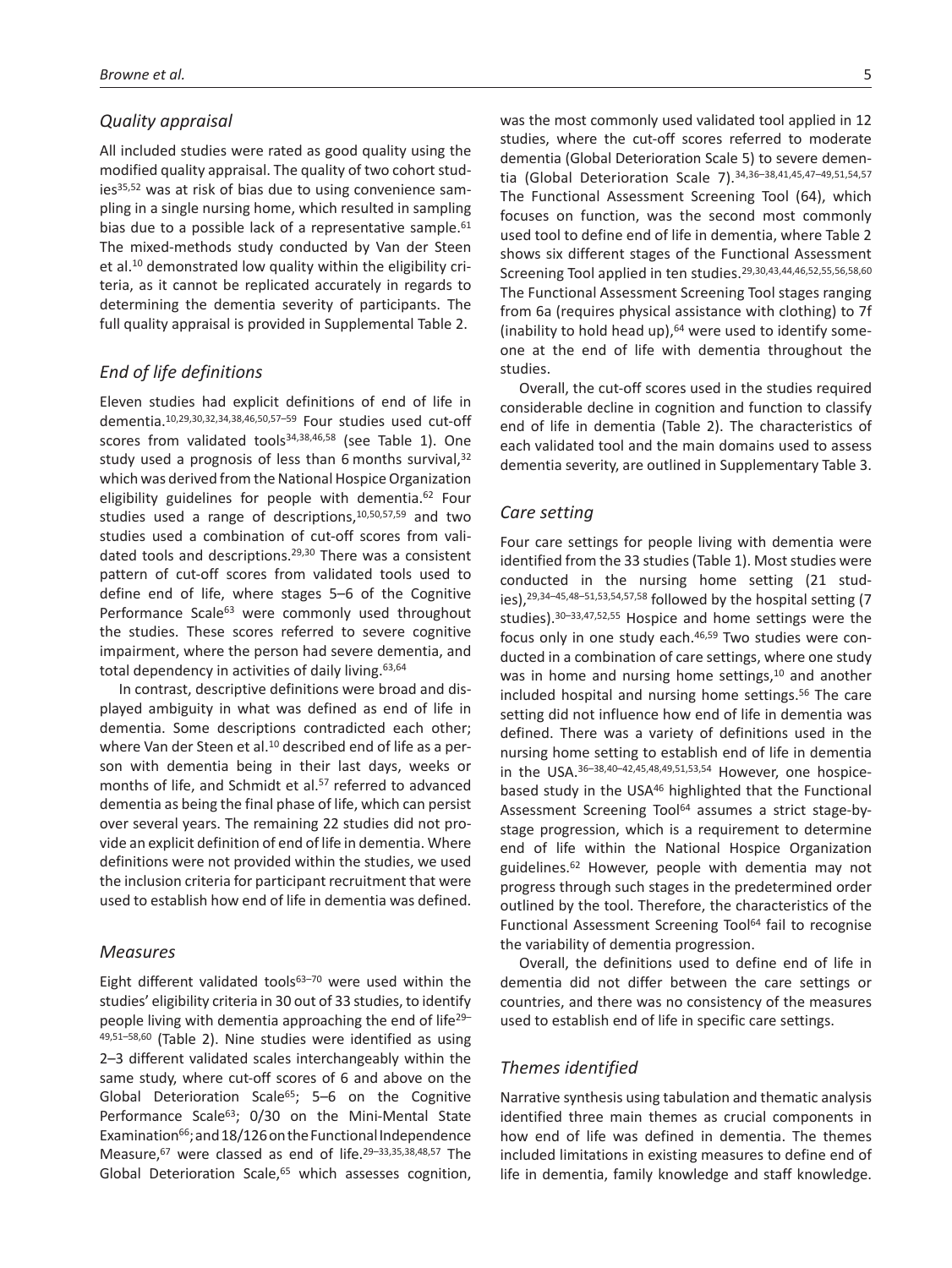|                                           |             | Table 1. Study characteristics (grouped by setting) |                                                                                                                                                    |                                                                                                                                                                                                                          |                                                                                                                                                           |              |
|-------------------------------------------|-------------|-----------------------------------------------------|----------------------------------------------------------------------------------------------------------------------------------------------------|--------------------------------------------------------------------------------------------------------------------------------------------------------------------------------------------------------------------------|-----------------------------------------------------------------------------------------------------------------------------------------------------------|--------------|
| Authors                                   | Country     | Study design                                        | Sample characteristics                                                                                                                             | Eligibility criteria                                                                                                                                                                                                     | End of life definition                                                                                                                                    | Care setting |
| Agar et al. <sup>29</sup>                 | Australia   | Randomised<br>controlled<br>trial                   | dementia with family members and nursing<br>286 nursing home residents with advanced<br>home staff                                                 | higher and stable for 1 month; Australia-Modified Karnofsky Performance<br>Dementia diagnosis; Functional Assessment Screening Tool stage 6a or<br>Status score 50 or less                                               | Functional Assessment Screening Tool<br>dependency, predictive of average<br>stage 7c combined with functional<br>survival of less than 6 months          | Nursing home |
| Andrews<br>et al. <sup>34</sup>           | Australia   | Qualitative<br>study                                | 10 family members of advanced dementia<br>residents in a Dementia Specific Unit                                                                    | advanced dementia; 18 years or older; person with advanced dementia to<br>Family carers responsible for making health decisions for the person with<br>be a resident in the Dementia Specific Unit for at least 3 months | Global Deterioration Scale 6-7                                                                                                                            | Nursing home |
| Appollonio<br>et al. 35                   | Italy       | Cohort study                                        | 103 female nursing home residents with<br>tia<br>different forms of demen                                                                          | Dementia diagnosis; nursing home admission of at least 3 months; Mini-<br>Mental State Examination score of 18 or less; Clinical Dementia Rating<br>score of 1 or more                                                   |                                                                                                                                                           | Nursing home |
| Cadigan<br>et al. <sup>36</sup>           | USA         | Cohort study                                        | 323 nursing home residents with advanced<br>dementia                                                                                               | older; lived in nursing home for 30 days or longer; an appointed healthcare<br>Any dementia diagnosis; Global Deterioration Scale of 7; aged 60 years or<br>professional that could communicate in English               |                                                                                                                                                           | Nursing home |
| Cohen<br>et al. <sup>37</sup>             | USA         | Randomised<br>controlled<br>trial                   | Intervention arm: 212 dyads. Control arm:<br>190 dyads. Dyads defined as healthcare<br>proxies of nursing home residents with<br>advanced dementia | Aged over 65 years; any dementia type; Global Deterioration Scale of 7;<br>lived in nursing home over 90 days; had English speaking proxy                                                                                |                                                                                                                                                           | Nursing home |
| D'Agata and<br>Mitchell <sup>38</sup>     | USA         | Cohort study                                        | 240 nursing home residents with advanced<br>dementia                                                                                               | Aged 60 years or over; lived 30 days or longer; cognitive impairment due to<br>dementia; Global Deterioration Scale of 7; an appointed healthcare proxy<br>who could communicate in English                              | Cognitive Performance Scale of 5-6                                                                                                                        | Nursing home |
| et al. <sup>39</sup><br>Eicher            | Switzerland | Cohort study                                        | 410 nursing home residents with advanced<br>dementia                                                                                               | A dementia diagnosis; Cognitive Performance Scale of 5-6; informed<br>consent by authorised representatives                                                                                                              |                                                                                                                                                           | Nursing home |
| Epstein-<br>Lubow<br>et al. <sup>40</sup> | USA         | Cohort study                                        | 685,305 people with advanced dementia                                                                                                              | Nursing home resident; enrolled in a Medicare fee-for-service plan; older<br>66 years; Cognitive Performance Scale of 5-6                                                                                                |                                                                                                                                                           | Nursing home |
| Ernecoff<br>et al. <sup>41</sup>          | USA         | data analysis<br>Secondary                          | with late-stage dementia and their family<br>241 dyads of nursing home residents<br>decision-makers                                                | Nursing home resident; 65 years old or older; dementia staged as 5-7 on<br>Global Deterioration Scale; survived a 9-month follow up                                                                                      |                                                                                                                                                           | Nursing home |
| Forbes<br>$et$ al. $42$                   | USA         | Qualitative<br>study                                | residents with moderately severe to severe<br>28 family members of nursing home<br>dementia                                                        | Family member of nursing home resident diagnosed with dementia, with a<br>Cognitive Performance Scale of 4-6                                                                                                             |                                                                                                                                                           | Nursing home |
| Froggatt<br>et al. <sup>43</sup>          | $\leq$      | Randomised<br>controlled<br>trial                   | 8 nursing homes (6 intervention and 2<br>control)                                                                                                  | Nursing home residents: permanent resident in care home; lack mental<br>capacity; Functional Assessment Screening Tool stage 6-7; has a key<br>worker able to complete outcome tools                                     |                                                                                                                                                           | Nursing home |
| Di Giulio<br>et al. <sup>44</sup>         | Italy       | Cohort study                                        | 482 nursing home residents with advanced<br>dementia                                                                                               | Functional Assessment Screening Tool stage 7c or over; lived in nursing<br>home for at least 6 months                                                                                                                    |                                                                                                                                                           | Nursing home |
| Goldfeld<br>et al. <sup>45</sup>          | USA         | Cohort study                                        | 323 nursing home residents with advanced<br>dementia                                                                                               | Scale of 7; available English speaking proxies to provide informed consent<br>Older than 60 years of age; any dementia diagnosis; Global Deterioration<br>of their participation and the residents' participation        |                                                                                                                                                           | Nursing home |
| Kiely et al. <sup>48</sup>                | USA         | evaluation<br>Impact<br>study                       | 189 nursing home residents with advanced<br>dementia and their healthcare proxies                                                                  | Deterioration Scale of 7; length of stay of 30 days or longer; availability of<br>healthcare proxy willing to participate and communicate in English<br>Over 65 years old; Cognitive Performance Scale of 5-6; Global    |                                                                                                                                                           | Nursing home |
| Kiely et al. <sup>49</sup>                | USA         | Cohort study                                        | 323 nursing home residents with advanced<br>dementia and their healthcare proxies                                                                  | Age above 60 years; any dementia diagnosis; Global Deterioration Scale of<br>7; available English speaking proxies to provide informed consent                                                                           |                                                                                                                                                           | Nursing home |
| Kobayashi<br>et al. <sup>50</sup>         | napan       | Qualitative<br>study                                | 7 group home administrators (nurses or<br>welfare care-workers)                                                                                    | Group home administrators required to have provided end of life care to<br>residents with dementia in a group home                                                                                                       | aware of the signs of approaching death,<br>The period between the moment the<br>group home administrators became<br>and the actual death of the resident | Nursing home |
| Lopez et al. <sup>51</sup>                | USA         | Qualitative<br>study                                | 6 nursing home physicians and 14 nurses                                                                                                            | advanced dementia aged 60 years and above; Global Deterioration Scale of 7<br>Physicians and nurses from nursing homes that care for residents with                                                                      |                                                                                                                                                           | Nursing home |
|                                           |             |                                                     |                                                                                                                                                    |                                                                                                                                                                                                                          |                                                                                                                                                           |              |

 *(Continued)*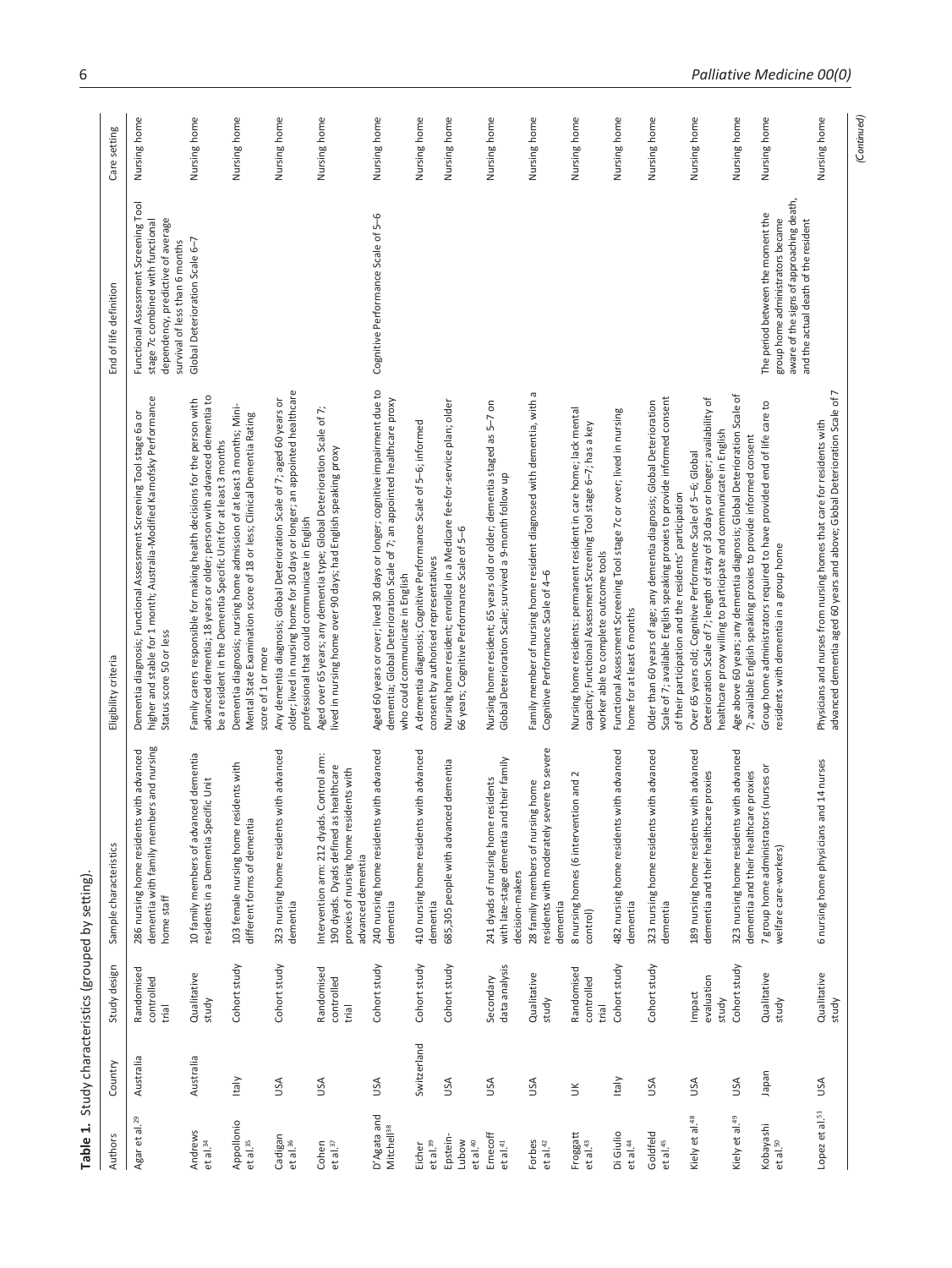| Table 1. (Continued)                  |             |                                   |                                                                                                                         |                                                                                                                                                                                                                                                                                                              |                                                                                                                                                                                                                                                                                  |                              |
|---------------------------------------|-------------|-----------------------------------|-------------------------------------------------------------------------------------------------------------------------|--------------------------------------------------------------------------------------------------------------------------------------------------------------------------------------------------------------------------------------------------------------------------------------------------------------|----------------------------------------------------------------------------------------------------------------------------------------------------------------------------------------------------------------------------------------------------------------------------------|------------------------------|
| Authors                               | Country     | Study design                      | Sample characteristics                                                                                                  | Eligibility criteria                                                                                                                                                                                                                                                                                         | End of life definition                                                                                                                                                                                                                                                           | Care setting                 |
| Reinhardt<br>et al. <sup>53</sup>     | USA         | Cohort study                      | 110 family members of nursing home<br>residents with advanced dementia                                                  | Dementia diagnosis; Cognitive Performance Scale of 4-6; English or<br>Spanish speaking; not receiving hospice care                                                                                                                                                                                           |                                                                                                                                                                                                                                                                                  | Nursing home                 |
| Rosemond<br>et al. <sup>54</sup>      | USA         | Qualitative<br>study              | 16 family decision-makers of nursing home<br>residents with advanced dementia who<br>have died                          | English speaking family decision-makers of nursing home residents who<br>had a dementia diagnosis; older than 65 years old; Global Deterioration<br>Scale of 5-7                                                                                                                                             |                                                                                                                                                                                                                                                                                  | Nursing home                 |
| Schmidt<br>et al. <sup>57</sup>       | Germany     | Qualitative<br>study              | 30 nursing home residents with advanced<br>dementia, 42 health professionals and 14<br>relatives                        | Residents: Over 65 years old; any dementia diagnosis; Global Deterioration<br>Scale of 6-7; verbal inability to communicate. Health professionals:<br>Directly involved in care of residents with advanced dementia; over<br>18 years old                                                                    | Advanced dementia considered the<br>final phase of life                                                                                                                                                                                                                          | Nursing home                 |
| Verreault<br>et al. <sup>58</sup>     | Canada      | experimental<br>Quasi-<br>study   | 193 residents with advanced dementia and<br>in intervention,<br>close family members (97<br>96 in usual care)           | Terminal dementia; Functional Assessment Screening Tool stage 7e to 7f;<br>profiles 13 and 14 on Functional Autonomy Measurement System                                                                                                                                                                      | Assessment Screening Tool stage 7e<br>to 7f; scores 13-14 on Functional<br>Autonomy Measurement System<br>Terminal dementia; Functional                                                                                                                                          | Nursing home                 |
| Aminoff <sup>30</sup>                 | Israel      | evaluation<br>Outcome<br>study    | 183 patients with advanced dementia<br>admitted to a geriatric ward                                                     | Independence Measure score 18/126; Functional Assessment Screening<br>Mini-Mental State Examination score 0/30; minimum Functional<br>Tool stage 7c or higher                                                                                                                                                | less than 6-month survival for terminal<br>Mini-Mental State Examination score,<br>conditions, suffering until deceased<br>patients, less than 1-month surviva<br>for dying patients, irreversible and<br>intractable aggravation of medical<br>Aminoff Suffering Syndrome: high | Hospital                     |
| Aminoff and<br>Adunsky <sup>31</sup>  | Israel      | evaluation<br>Outcome<br>study    | 71 patients with advanced dementia<br>admitted to a geriatric ward                                                      | Mini-Mental State Examination score 0/30; minimum Functional<br>Independence Measure score 18/126                                                                                                                                                                                                            |                                                                                                                                                                                                                                                                                  | Hospital                     |
| Aminoff and<br>Adunsky <sup>32</sup>  | Israel      | Cohort study                      | 134 end-stage dementia patients admitted<br>to a long term geriatric ward                                               | Mini-Mental State Examination score 0/30; minimum Functional<br>Independence Measure score 18/126                                                                                                                                                                                                            | Life expectancy of $<$ 6 months                                                                                                                                                                                                                                                  | Hospital                     |
| Aminoff<br>et al. <sup>33</sup>       | Israel      | evaluation<br>Impact<br>study     | 103 bedridden patients with end-stage<br>dementia                                                                       | Mini-Mental State Examination score 0/30; minimum Functional<br>Independence Measure score 18/126                                                                                                                                                                                                            |                                                                                                                                                                                                                                                                                  | Hospital                     |
| Hanson<br>et al. <sup>47</sup>        | USA         | Randomised<br>controlled<br>trial | dementia and family decision-makers on<br>62 dyads of people with end-stage<br>admission to hospital                    | Patients: Aged 65 years or older; hospitalised with acute illness; dementia<br>diagnosis; Global Deterioration Scale of 5-7; had eligible family decision-<br>maker. Family decision-makers: Legally authorised representative for<br>healthcare decisions; could communicate in English                     |                                                                                                                                                                                                                                                                                  | Hospital                     |
| Ouchi et al. <sup>52</sup>            | USA         | Cohort study                      | with advanced<br>emergency<br>dementia who visited the<br>51 patients aged over 70<br>department                        | Functional Assessment Screening Tool stage 7                                                                                                                                                                                                                                                                 |                                                                                                                                                                                                                                                                                  | Hospital                     |
| Sampson<br>et al. 55                  | $\preceq$   | Randomised<br>controlled<br>trial | 33 advanced dementia patient-carer dyads<br>under emergency hospital admission (22<br>intervention arm, 11 control arm) | admission for a treatable acute medical illness; have an informal carer who<br>Functional Assessment Screening Tool stage 6d or above; unplanned<br>can give informed consent for patients                                                                                                                   |                                                                                                                                                                                                                                                                                  | Hospital                     |
| Hanrahan<br>et al. <sup>46</sup>      | USA         | Cohort study                      | 45 patients with severe dementia                                                                                        | living; severe comorbidities related to advanced dementia (i.e. pneumonia,<br>sepsis); unable to maintain sufficient fluid and calorie intake to sustain life<br>Screening Tool score 7c or above; dependence for all activities of daily<br>National Hospice Organisation guidelines: Functional Assessment | Functional Assessment Screening Tool<br>stage of 7c                                                                                                                                                                                                                              | Hospice                      |
| Yeh et al. <sup>59</sup>              | š           | Qualitative<br>study              | 29 homecare workers and 13 homecare<br>managers who cared for people with<br>dementia                                   | Homecare agency: Providing care for older people in their home, including<br>those with dementia. Homecare workers: To understand English to<br>participate                                                                                                                                                  | Last years of life                                                                                                                                                                                                                                                               | Home                         |
| Sampson<br>et al. <sup>56</sup>       | $\leq$      | Cohort study                      | 85 people with advanced dementia in<br>nursing homes or their own homes                                                 | Dementia diagnosis; over 65 years old; Functional Assessment Screening<br>Tool stage 6e or above                                                                                                                                                                                                             |                                                                                                                                                                                                                                                                                  | nursing home<br>Home and     |
| Steen et al. <sup>10</sup><br>Van der | Netherlands | method<br>Mixed-<br>study         | dementia Experts involved in terminal care<br>10 caregivers of people with advanced<br>services in dementia             | Caregivers of spouses with advanced dementia from the support group at<br>day centre where spouses previously attended                                                                                                                                                                                       | Last days or weeks or at most, a few<br>months of life                                                                                                                                                                                                                           | nursing home<br>Home and     |
| Sampson<br>et al. <sup>60</sup>       | š           | Qualitative<br>study              | 20 people with dementia in care homes<br>and hospitals; and 22 staff members<br>involved in dementia care               | Functional Assessment Screening Tool stage 6c or higher                                                                                                                                                                                                                                                      |                                                                                                                                                                                                                                                                                  | nursing home<br>Hospital and |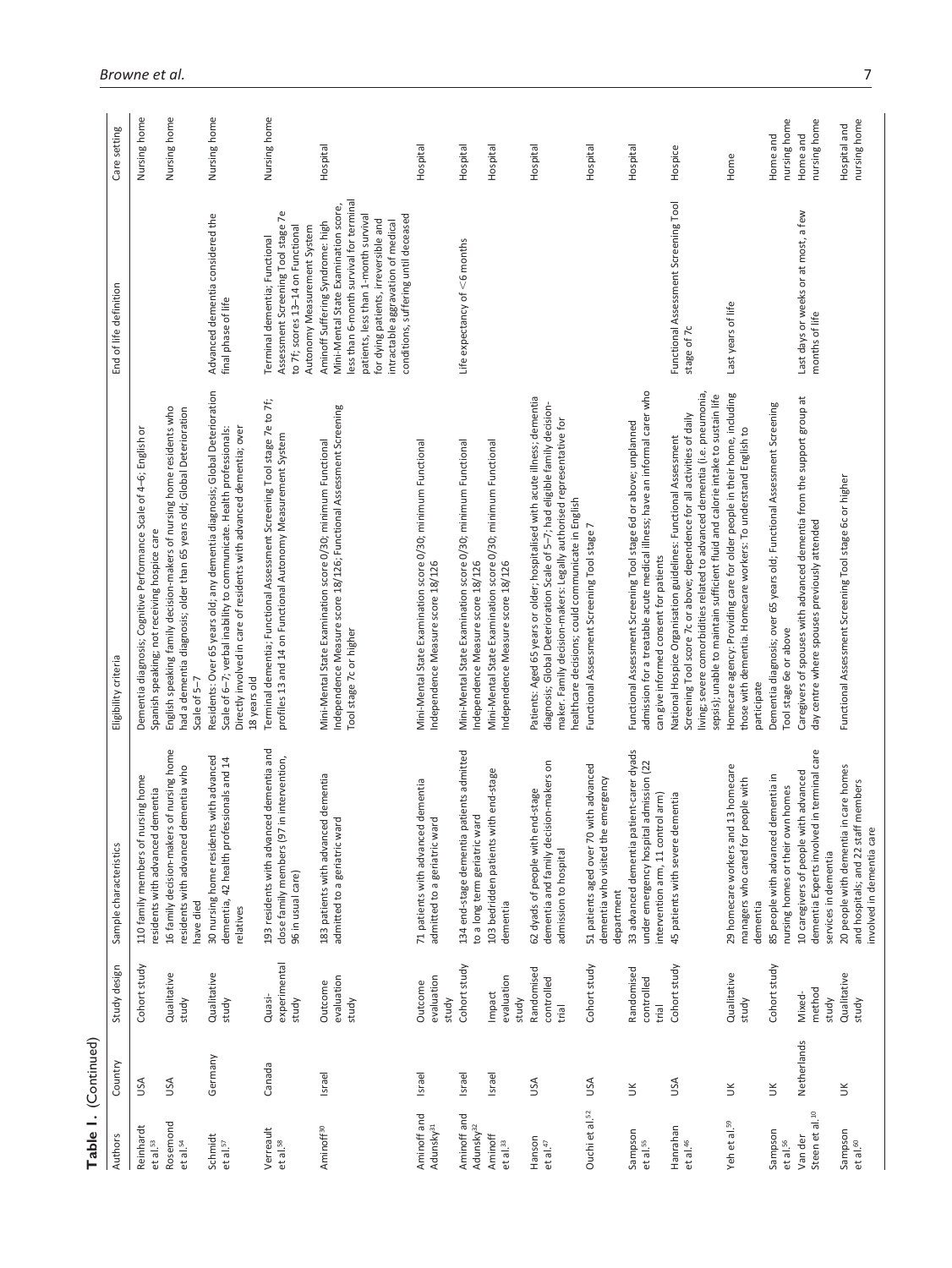| 6 to 7<br>$5$ to $7$<br>$\overline{ }$<br>$\overline{ }$<br>$\overline{ }$<br>$\overline{ }$<br>Aminoff and Adunsky <sup>32</sup><br>Aminoff and Adunsky <sup>31</sup><br>D'Agata and Mitchell <sup>38</sup><br>Epstein-Lubow et al. <sup>40</sup><br>Appollonio et al. <sup>35</sup><br>Andrews et al. <sup>34</sup><br>Goldfeld et al. <sup>45</sup><br>Di Giulio et al. <sup>44</sup><br>Froggatt et al. <sup>43</sup><br>Aminoff et al. <sup>33</sup><br>Cadigan et al. <sup>36</sup><br>Ernecoff et al. <sup>41</sup><br>Forbes et al. <sup>42</sup><br>Cohen et al. <sup>37</sup><br>Eicher et al. <sup>39</sup><br>Agar et al. <sup>29</sup><br>Aminoff <sup>30</sup> |                            | Screening Tool <sup>64</sup> | Examination <sup>66</sup><br>State | Independence<br>Measure <sup>67</sup> | Dementia<br>Rating <sup>68</sup> | Karnofsky Performance<br>Status <sup>69</sup> | Measurement<br>System <sup>70</sup> |
|------------------------------------------------------------------------------------------------------------------------------------------------------------------------------------------------------------------------------------------------------------------------------------------------------------------------------------------------------------------------------------------------------------------------------------------------------------------------------------------------------------------------------------------------------------------------------------------------------------------------------------------------------------------------------|----------------------------|------------------------------|------------------------------------|---------------------------------------|----------------------------------|-----------------------------------------------|-------------------------------------|
|                                                                                                                                                                                                                                                                                                                                                                                                                                                                                                                                                                                                                                                                              |                            | Ga or above                  |                                    |                                       |                                  | 50 or less                                    |                                     |
|                                                                                                                                                                                                                                                                                                                                                                                                                                                                                                                                                                                                                                                                              |                            | 7c or above                  | 0/30                               | Minimum score 18/126                  |                                  |                                               |                                     |
|                                                                                                                                                                                                                                                                                                                                                                                                                                                                                                                                                                                                                                                                              |                            |                              |                                    | Minimum score 18/126                  |                                  |                                               |                                     |
|                                                                                                                                                                                                                                                                                                                                                                                                                                                                                                                                                                                                                                                                              |                            |                              | 0/30<br>0/30<br>0/30               | Minimum score 18/126                  |                                  |                                               |                                     |
|                                                                                                                                                                                                                                                                                                                                                                                                                                                                                                                                                                                                                                                                              |                            |                              |                                    | Minimum score 18/126                  |                                  |                                               |                                     |
|                                                                                                                                                                                                                                                                                                                                                                                                                                                                                                                                                                                                                                                                              |                            |                              |                                    |                                       |                                  |                                               |                                     |
|                                                                                                                                                                                                                                                                                                                                                                                                                                                                                                                                                                                                                                                                              |                            |                              | 18 or less                         |                                       | 1 or above                       |                                               |                                     |
|                                                                                                                                                                                                                                                                                                                                                                                                                                                                                                                                                                                                                                                                              |                            |                              |                                    |                                       |                                  |                                               |                                     |
|                                                                                                                                                                                                                                                                                                                                                                                                                                                                                                                                                                                                                                                                              |                            |                              |                                    |                                       |                                  |                                               |                                     |
|                                                                                                                                                                                                                                                                                                                                                                                                                                                                                                                                                                                                                                                                              | 5 to 6                     |                              |                                    |                                       |                                  |                                               |                                     |
|                                                                                                                                                                                                                                                                                                                                                                                                                                                                                                                                                                                                                                                                              | 5 to 6                     |                              |                                    |                                       |                                  |                                               |                                     |
|                                                                                                                                                                                                                                                                                                                                                                                                                                                                                                                                                                                                                                                                              | 5 to 6                     |                              |                                    |                                       |                                  |                                               |                                     |
|                                                                                                                                                                                                                                                                                                                                                                                                                                                                                                                                                                                                                                                                              |                            |                              |                                    |                                       |                                  |                                               |                                     |
|                                                                                                                                                                                                                                                                                                                                                                                                                                                                                                                                                                                                                                                                              | $\circ$<br>4 <sup>10</sup> |                              |                                    |                                       |                                  |                                               |                                     |
|                                                                                                                                                                                                                                                                                                                                                                                                                                                                                                                                                                                                                                                                              |                            | 6 to 7                       |                                    |                                       |                                  |                                               |                                     |
|                                                                                                                                                                                                                                                                                                                                                                                                                                                                                                                                                                                                                                                                              |                            | 7c or above                  |                                    |                                       |                                  |                                               |                                     |
|                                                                                                                                                                                                                                                                                                                                                                                                                                                                                                                                                                                                                                                                              |                            |                              |                                    |                                       |                                  |                                               |                                     |
| Hanrahan et al. <sup>46</sup>                                                                                                                                                                                                                                                                                                                                                                                                                                                                                                                                                                                                                                                |                            | 7c or above                  |                                    |                                       |                                  |                                               |                                     |
| 5 to 7<br>Hanson et al. <sup>47</sup>                                                                                                                                                                                                                                                                                                                                                                                                                                                                                                                                                                                                                                        |                            |                              |                                    |                                       |                                  |                                               |                                     |
| $\overline{ }$<br>Kiely et al. <sup>48</sup>                                                                                                                                                                                                                                                                                                                                                                                                                                                                                                                                                                                                                                 | 6<br>5 <sub>to</sub>       |                              |                                    |                                       |                                  |                                               |                                     |
| $\sim$<br>Kiely et al. <sup>49</sup>                                                                                                                                                                                                                                                                                                                                                                                                                                                                                                                                                                                                                                         |                            |                              |                                    |                                       |                                  |                                               |                                     |
| $\overline{a}$<br>Lopez et al. <sup>51</sup>                                                                                                                                                                                                                                                                                                                                                                                                                                                                                                                                                                                                                                 |                            |                              |                                    |                                       |                                  |                                               |                                     |
| Ouchi et al. <sup>52</sup>                                                                                                                                                                                                                                                                                                                                                                                                                                                                                                                                                                                                                                                   |                            | $\overline{ }$               |                                    |                                       |                                  |                                               |                                     |
| Reinhardt et al. <sup>53</sup>                                                                                                                                                                                                                                                                                                                                                                                                                                                                                                                                                                                                                                               | 4 to 6                     |                              |                                    |                                       |                                  |                                               |                                     |
| 5 to 7<br>Rosemond et al. <sup>54</sup>                                                                                                                                                                                                                                                                                                                                                                                                                                                                                                                                                                                                                                      |                            |                              |                                    |                                       |                                  |                                               |                                     |
| Sampson et al. <sup>55</sup>                                                                                                                                                                                                                                                                                                                                                                                                                                                                                                                                                                                                                                                 |                            | 6d or above                  |                                    |                                       |                                  |                                               |                                     |
| Sampson et al. <sup>56</sup>                                                                                                                                                                                                                                                                                                                                                                                                                                                                                                                                                                                                                                                 |                            | 6e or above                  |                                    |                                       |                                  |                                               |                                     |
| Sampson et al. <sup>60</sup>                                                                                                                                                                                                                                                                                                                                                                                                                                                                                                                                                                                                                                                 |                            | 6c or above                  |                                    |                                       |                                  |                                               |                                     |
| 6 to 7<br>Schmidt et al. <sup>57</sup>                                                                                                                                                                                                                                                                                                                                                                                                                                                                                                                                                                                                                                       |                            |                              |                                    |                                       |                                  |                                               |                                     |
| Verreault et al. <sup>58</sup>                                                                                                                                                                                                                                                                                                                                                                                                                                                                                                                                                                                                                                               |                            | 7e to 7f                     |                                    |                                       |                                  |                                               | 13 and 14                           |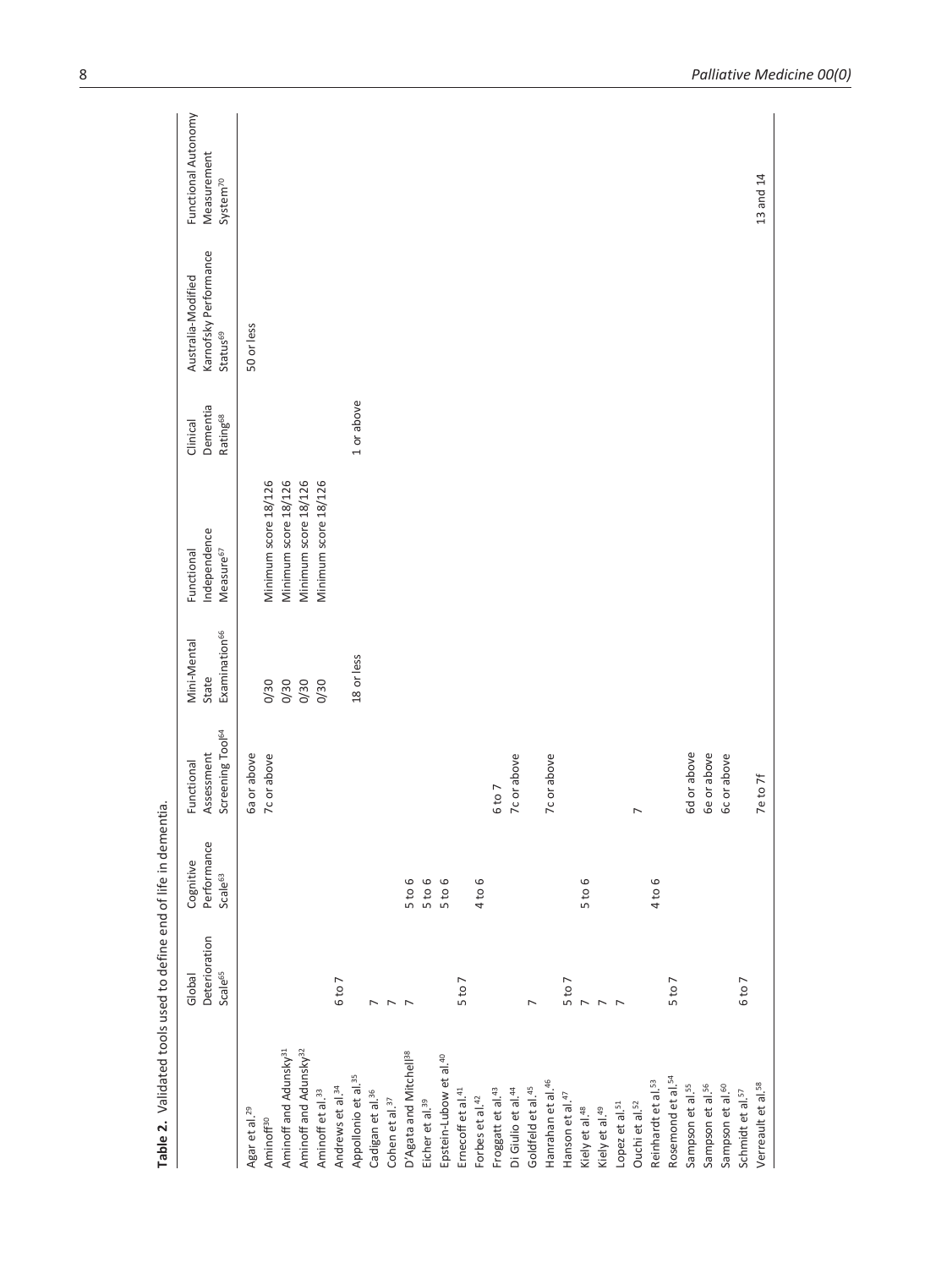These core themes were interlinked, as one theme influenced the occurrence of another theme, such as family and staff knowledge.

# *Limitations in existing measures to define end of life in dementia*

Six studies<sup>30-33,35,46</sup> advocated for alternative measures to identify end of life, as the current measures based on cognition and ambulatory function were reported to be ineffective in identifying end of life in dementia. Aminoff and Adunsky32 recommended assessing the level of suffering in people dying with dementia. The authors $32$  referred to suffering as a state of psychological distress, spiritual concerns and various presentations of physical pain. They assessed suffering of terminal dementia patients over time, from admission to a geriatric ward to the last day of life, and found 63% of people with advanced dementia died with high levels of suffering and had shorter survival times.31 Following these findings, the authors developed the Aminoff Suffering Syndrome tool as a potential method to identify people at the end of life with dementia. In a later evaluation study, the authors argued that the tool was sensitive to detecting when someone living with dementia might be at the end of life<sup>30</sup> (Table 1).

Hanrahan et al.<sup>46</sup> in their assessment of the characteristics of people living with dementia eligible for hospice admission, found that almost half of their study sample presented stages of the Functional Assessment Screening Tool in a non-sequential order. Therefore, these patients were not deemed to be eligible for hospice care, according to the National Hospice Organization guidelines.<sup>62</sup> Forty-four percent of individuals with dementia presented mobility problems that were characteristic of the Functional Assessment Screening Tool stage 7c. However, these patients did not present features of earlier stages of the tool, such as verbal inability (stage 7a), as they were still able to speak in sentences. Therefore, these participants were not classified as Functional Assessment Screening Tool stage 7a or higher.<sup>46</sup> Additionally, these participants continued to have potentially burdensome care such as antibiotic therapy, which did not prolong their lives.46 Therefore, these results demonstrated the limitation of using specific scale-based measures to identify end of life within this population.

### *Family knowledge*

Family carers had limited understanding that people living with dementia can die from dementia. Most relatives did not consider dementia to be the cause of their relative's decline and considered death to be unrelated to dementia.34 Family carers were not aware of the dying phase of dementia and believed that their relatives would die from a 'big event' such as a stroke, instead of dementia itself. One family carer expressed:

'I don't think she [Mum] will die from dementia, I think she will die from a heart attack or stroke . . . some other medical condition but not dementia . . . do people die from dementia? I've never . . . heard of people dying [from it]'.<sup>34</sup>

Family carers' wishes of their relatives having a natural death were contradicted with their additional wishes to continue potentially burdensome treatments. Treatments included antibiotic therapy and respiratory ventilation, as they did not view conditions such as pneumonia to be part of the natural death of someone dying with dementia.42

### *Staff knowledge*

Limited knowledge of end of life in dementia among healthcare professionals was also identified within the studies. In the nursing home setting, there was no systematic training of end of life and dementia care, which resulted in staff using their previous experiences to estimate when a person with dementia was at the end of life.10,50 Nurses employed in nursing homes in some counties had minimal qualifications, mostly under university degree level, who were supported by unqualified nurse assistants, with no previous training or supporting policies in end of life in dementia.<sup>10</sup> This lack of knowledge may have been the result of the type of reimbursement policies enforced by nursing homes, as some policies did not reimburse nursing homes for initiating palliative care.45 For example, nursing homes in the USA were primarily reimbursed by the Medicaid fee-for-service policy, which did not reimburse nursing homes for preventing unnecessary hospital transfers.<sup>45</sup> Alternatively, Medicare managed-care plans prevented hospital transfers by employing on-site nurse practitioners, who were specialised in providing palliative care and end of life care in dementia.45 This service was underused in people with dementia in nursing homes due to increased costs for beneficiaries.45 Therefore, the care plans provided in such nursing homes did not include planning for end of life in dementia.

In the emergency department care setting, doctors lacked the knowledge and understanding of the importance of palliative care consultation for people approaching end of life with dementia. In a study examining the rate of emergency department initiated palliative care consultation requests for people with dementia in the USA, 68% of cases did not have palliative care consultations due to doctors' lack of knowledge within this speciality.52

#### **Discussion**

Defining end of life in dementia is complex due to the potentially long and unpredictable trajectory of dementia. Many people with dementia may never reach the advanced stages and may die from other causes earlier in the trajectory.<sup>71</sup> This paper is the first to provide a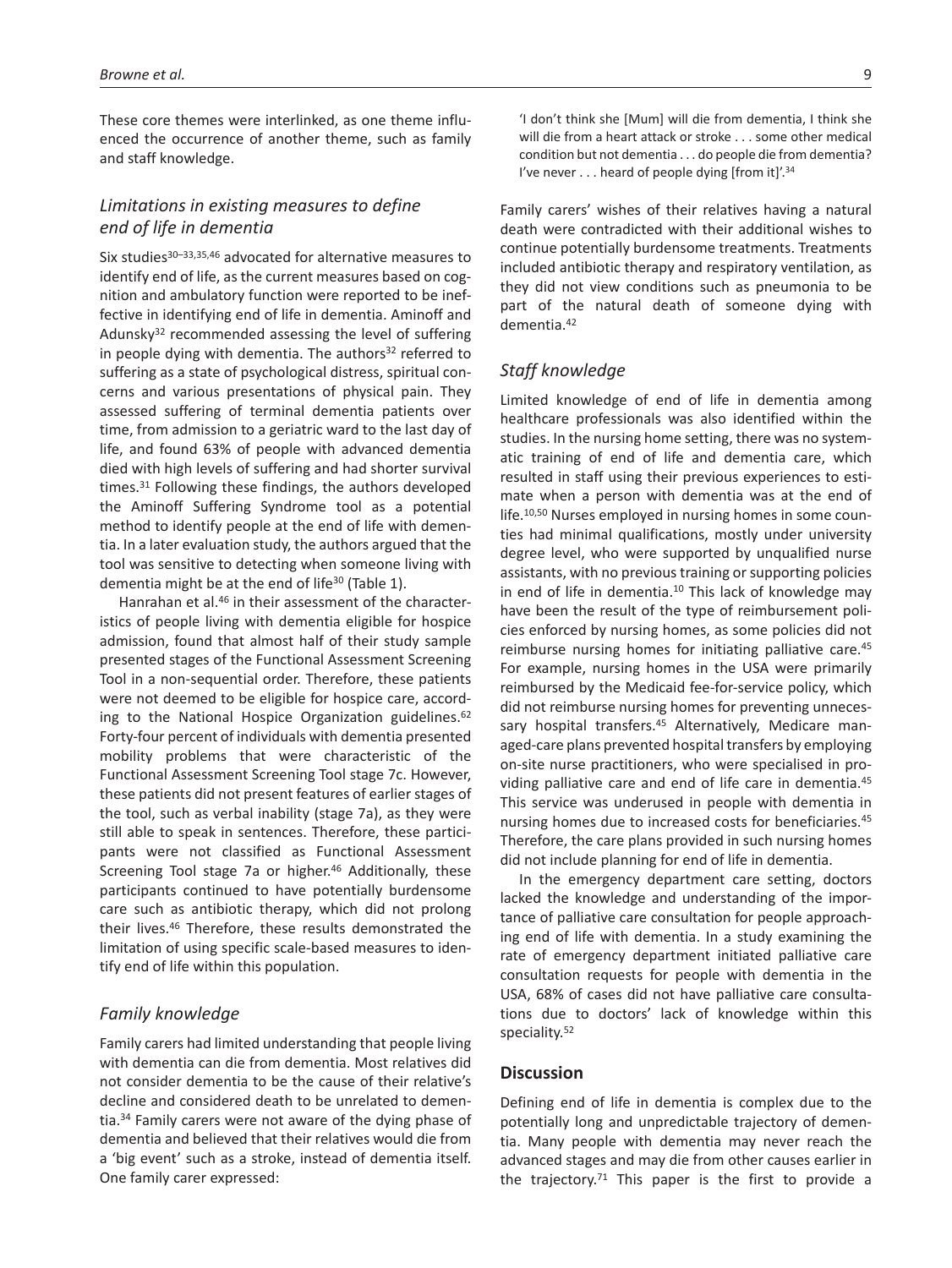10 *Palliative Medicine 00(0)*

systematic review of how end of life is measured and defined in dementia research. Our findings highlight the inconsistency across studies in how end of life is defined. Studies fail to address the complexity of defining end of life, tending to use a single-domain validated tool to capture populations who may be nearing end of life. Some studies focused on cognitive impairment and others on functional decline, however all neglected to consider the holistic needs of the individual.

Families did not consider dementia to be a terminal condition, and thus had limited understanding of how their relatives should be cared towards the end of life.<sup>34,42</sup> Similarly, many staff did not have the training and experience of end of life care and dementia. Both staff and families were faced with uncertainty about estimating if a person was at the end of their life. Given the complexity of defining end of life and the unpredictable trajectory, focusing on the needs of the individual may be more suitable than focusing on defining end of life.

# *Appropriateness of end-of-life measures*

Multiple validated tools were used interchangeably with cut-off scores indicating advanced dementia were mostly used to establish or define end of life in dementia.29–33,35,38,48,57 Aminoff30 defined end of life in dementia by combining the Functional Assessment Screening Tool stage 7c and the Mini-Mental State Examination score 0/30. However, the Mini-Mental State Examination shows a floor effect when it assesses dementia at the advanced stages. Additionally, the Mini-Mental State Examination<sup>66</sup> is not a dementia staging tool, but rather a tool to measure cognitive impairment for all causes, not only dementia.<sup>63</sup> Therefore, the Mini-Mental State Examination<sup>66</sup> may not be appropriate for assessing end of life in dementia, as it generalises all presentations of severe dementia into a zero score, whilst the Functional Assessment Screening Tool categorises end of life in advanced dementia into five sub-stages (stages 7a to 7e).<sup>72</sup> However, the Functional Assessment Screening Tool<sup>64</sup> is not without its limitations, as it assumes a sequential pattern of deterioration in people with dementia.<sup>73,74</sup> This was shown in the cohort study conducted by Hanrahan et al.,46 where almost half of the study sample were not eligible for hospice admission, because their dementia did not progress in this ordinal way. Therefore, this scale may also be inappropriate to use for people approaching end of life with dementia as there is great heterogeneity in how people progress through different stages of functional decline.75

Four studies stated a 6-month prognosis to establish end of life in dementia, 29,30,32,44 however their findings suggested this prognosis to be an inappropriate indicator of end of life in dementia. For example, in a study by Aminoff and Adunsky,<sup>32</sup> 47% of participants survived longer than 6 months and only 46% of participants with advanced dementia died during an 18-month study by Agar et al.29 Such findings in this review are similar with other studies, where research by Sampson et al.<sup>56</sup> showed that only one third of participants with advanced dementia died by the end of the 9-month prospective study.

# *Implications for research, policy and clinical practice*

This systematic review raises awareness of the gap in knowledge of end-of-life identification in research and clinical practice. Validated scales including the Global Deterioration Scale and the Clinicians Global Impression of Change, are used to determine dementia severity in research.76 However, our review demonstrates there is a lack of evidence supporting the use of these scales in clinical practice for end of life in dementia. The Clinical Frailty Scale77 is used in the UK within the National Health Service to assess the risk of mortality among older adults, who are admitted into hospital care.78 Although the Clinical Frailty Scale has shown a strong correlation between dementia and frailty, there is a lack of evidence on the effectiveness of the scale in identifying end of life in dementia.79

Quality of life scales for people with dementia are also used to determine palliative care needs of this population, such as the Alzheimer's Disease-related Quality of Life Scale.76 The Alzheimer's Disease-related Quality of Life Scale assesses quality of life across all stages of dementia severity, and is used widely within the American healthcare system.80 However, this scale was created for selfcompletion of people with dementia, which may not be possible in people with severe cognitive impairment.<sup>81</sup>

Symptoms of end of life in dementia including pain, apathy and dysphagia, may require specialist skills based on individual need.82 Other symptoms include psychosocial aspects such as depression, anxiety and irritability, which tend to be overlooked in contrast to the physical needs of people at the end of life with dementia.<sup>83</sup> Acknowledging the psychosocial needs of caregivers is also important for enabling a holistic approach towards end of life in dementia, as the deterioration of the recipient's health induces burden and emotions including sadness and anger, which can affect their ability to provide adequate care.<sup>84</sup> Palliative care staff have reported their limited capacity and resources to provide specialist palliative care for people with dementia, $85$  but may play an important role in supporting generalist staff in addressing palliative care needs. The need for a multidisciplinary and palliative approach tailored for people living with dementia encompassing physical, medical and psychosocial needs is required.

Future research should question the value in using validated scales to define end of life, and the use of stages to define end of life. Other studies have selected their sample based on clinical opinion and family views of whether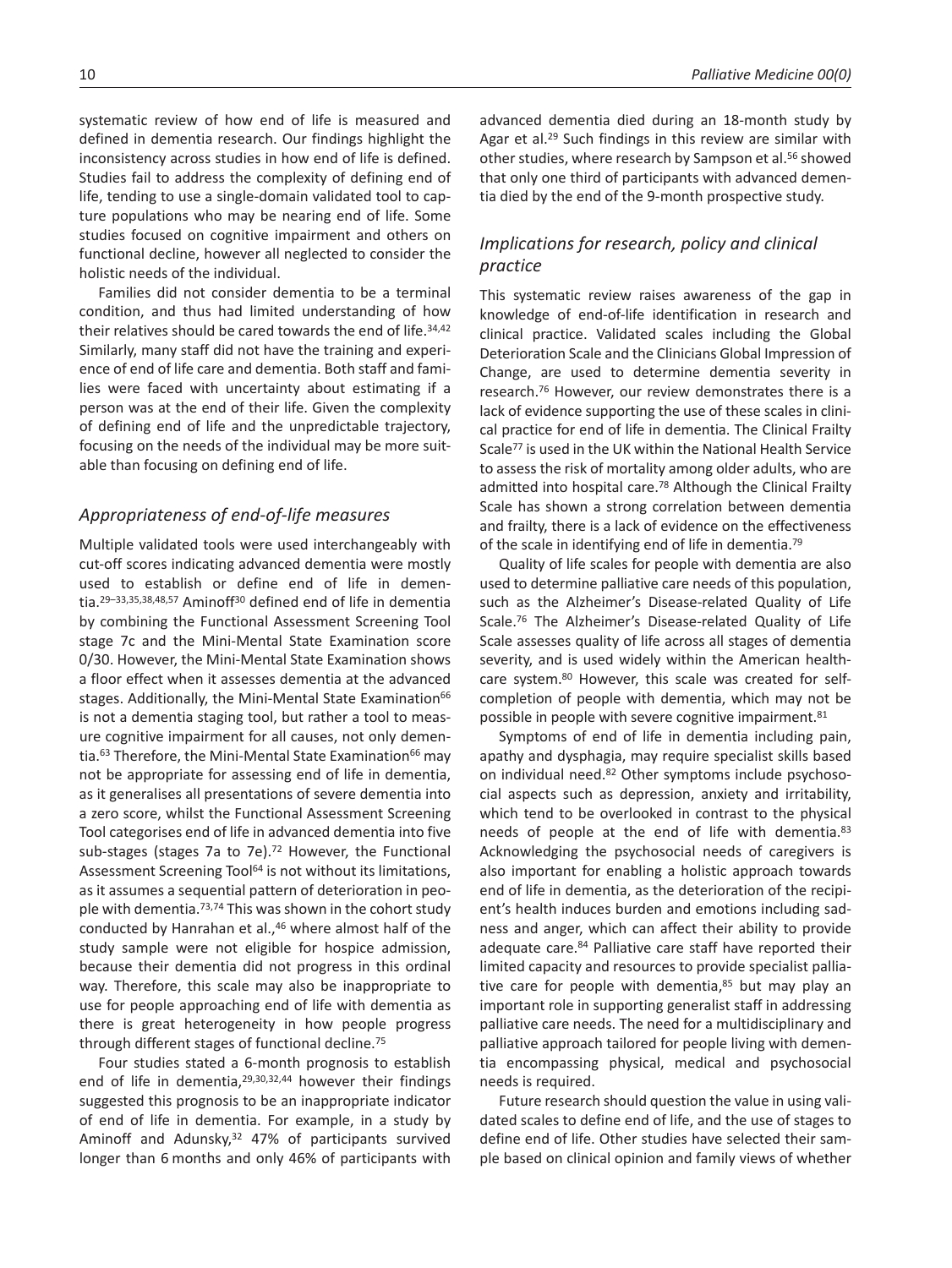their relative is at the end of life, $86-88$  however this is a subjective approach to inclusion. Future research should consider the development of a consensus statement on end of life in dementia.

The inconsistency and complexity of defining end-oflife care identified in this review, suggests there is a need to refocus our discussion from defining end of life based on stage of disease, and consider end of life beyond prognostication, responding to individual needs to improve end-of-life care in dementia. Refocussing this attention clinically would encourage clinicians to manage and work with uncertainty and consider a needs-based approach for their patients.

# *Strengths and limitations*

This review has several strengths including the systematic approach to identify relevant studies, following guidance from the Centre for Review and Dissemination<sup>21</sup> and guidance on narrative synthesis,<sup>27</sup> and registering the protocol PROSPERO to ensure transparency throughout the review.89 Key relevant papers were identified prior to the search to ensure the search strategy identified these key papers as indication of the specificity and sensitivity of the search. The quality appraisal tool was adapted to meet the specific requirements of this review, as there were no validated tools previously developed concerning the research question. However, the tool was not a validated measure of methodological quality.

The review findings are limited by the majority of the participants with dementia being predominantly female and white, and most studies in this review were conducted in high income countries, thus not representing dementia in low and middle income countries. Countries with higher populations of people with dementia including Japan<sup>90</sup> had substantially fewer publications in this review, compared to the USA, where most of the literature originated from. Therefore, more research is required focusing on other countries with rapidly ageing populations and growing numbers of people living with dementia.

# **Conclusion**

This systematic review presents evidence that a definition for end of life in dementia remains poorly defined, and unrepresentative of the general population with dementia. Research investigating palliative care that only includes cognitive or functional decline, may fail to recognise other significant signs and unmet needs relevant to dementia and end of life. We suggest that researchers and healthcare professionals in dementia care accept the complex nature of end of life in dementia between and within individuals. We advocate for a transition beyond defining end of life by disease-stage, and to consider signs beyond cognitive and functional decline. Identifying the appropriate signs and needs of individuals at the end of life with

dementia will require further research, but this will be imperative to an improved understanding of end of life in dementia. This approach may provide an improved response to end-of-life care for people with dementia and their families.

#### **Declaration of conflicting interests**

The author(s) declared no potential conflicts of interest with respect to the research, authorship, and/or publication of this article.

#### **Funding**

The author(s) disclosed receipt of the following financial support for the research, authorship, and/or publication of this article: KM and ELS were supported by Marie Curie Core grant funding, grant number MCCC-FCO-16-U. NK and ND are supported by Alzheimer's Society Junior Fellowship grant funding, grant numbers AS-JF-17b-016 and AS-JF-16b-012, respectively.

### **ORCID iDs**

Bria Browne **iD** <https://orcid.org/0000-0003-4346-5222> Nuriye Kupeli <https://orcid.org/0000-0001-6511-412X> Kirsten J Moore **iD** <https://orcid.org/0000-0002-8631-3213>

#### **Supplemental material**

Supplemental material for this article is available online.

#### **References**

- 1. Barbarino P, Lynch C and Bliss A. *From plan to impact III: maintaining dementia as a priority in unprecedented times*. London: Alzheimer's Disease International, 2020.
- 2. Coleman AM. End-of-life issues in caring for patients with dementia: the case for palliative care in management of terminal dementia. *Am J Hosp Palliat Care* 2012; 29(1): 9–12.
- 3. World Health Organization. Alzheimer's disease International. *Dementia: a public health priority*. Geneva: World Health Organization, 2012, p.112.
- Vos T, Lim SS, Abbafati C, et al. Global burden of 369 diseases and injuries in 204 countries and territories, 1990–2019: a systematic analysis for the Global Burden of Disease Study 2019. *Lancet* 2020; 396(10258): 1204–1222.
- 5. Rankin KP, Gorno-Tempini ML, Allison SC, et al. Structural anatomy of empathy in neurodegenerative disease. *Brain* 2006; 129(11): 2945–2956.
- 6. Birch D and Draper J. A critical literature review exploring the challenges of delivering effective palliative care to older people with dementia. *J Clin Nurs* 2008; 17(9): 1144– 1163.
- 7. Gysels M, Evans N, Meñaca A, et al. Diversity in defining end of life care: an obstacle or the way forward? *PLoS One* 2013; 8(7): e68002.
- 8. Department of Health. *End of life care strategy: promoting high quality care for all adults at the end of life*. London: Department of Health, 2008.
- 9. Cohen-Mansfield J, Skornick-Bouchbinder M and Brill S. Trajectories of end of life: a systematic review. *J Gerontol B Psychol Sci Soc Sci* 2018; 73(4): 564–572.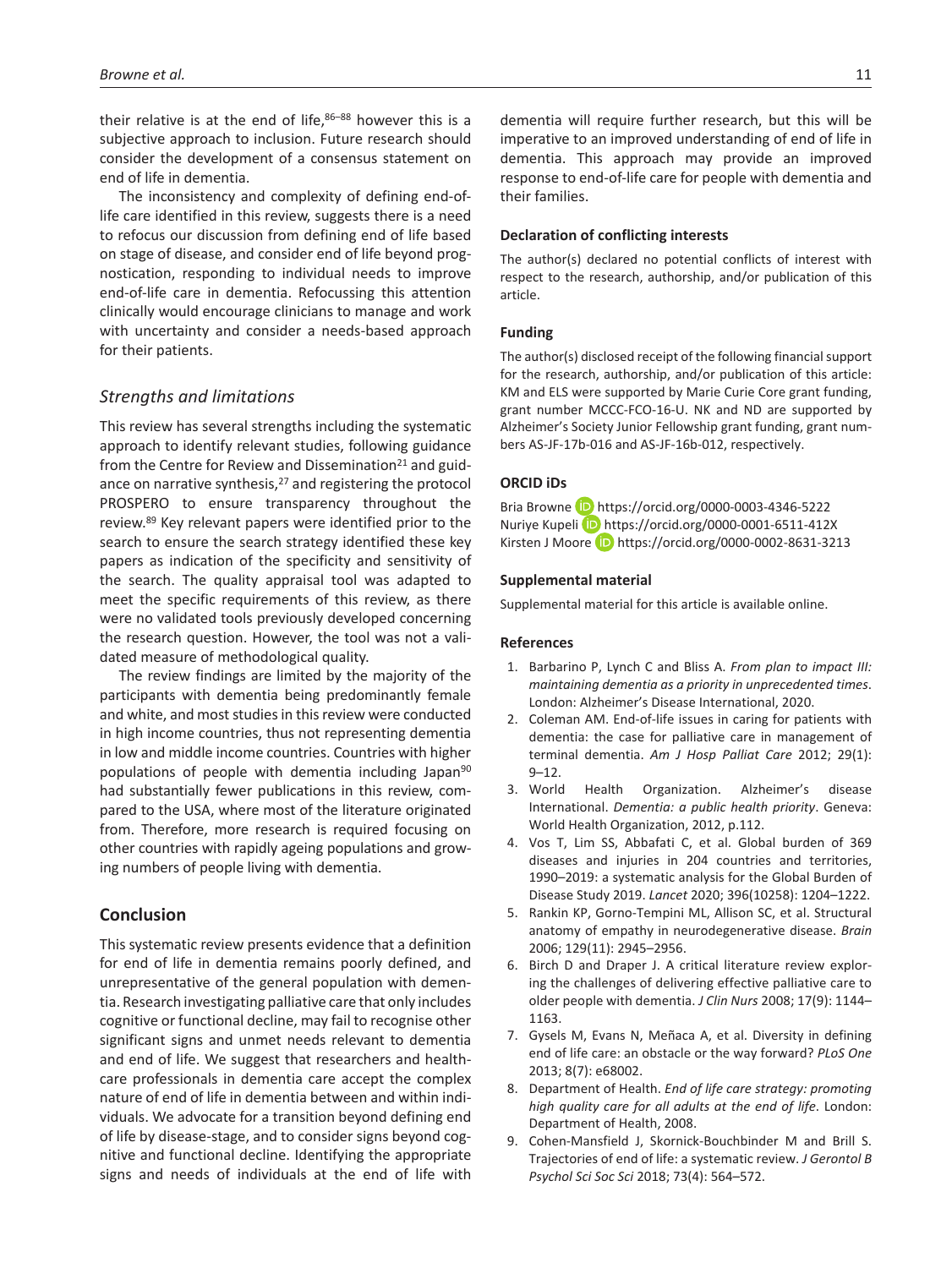- 10. Van der Steen JT, Lemos Dekker N, Gijsberts MJHE, et al. Palliative care for people with dementia in the terminal phase: a mixed-methods qualitative study to inform service development. *BMC Palliat Care* 2017; 16(1): 28.
- 11. Murray SA, Kendall M, Boyd K, et al. Illness trajectories and palliative care. *BMJ* 2005; 330(7498): 1007–1011.
- 12. Melis RJ, Haaksma ML and Muniz-Terrera G. Understanding and predicting the longitudinal course of dementia. *Curr Opin Psychiatry* 2019; 32(2): 123.
- 13. Kupeli N, Leavey G, Moore K, et al. Context, mechanisms and outcomes in end of life care for people with advanced dementia. *BMC Palliat Care* 2016; 15(1): 1–15.
- 14. World Health Organization. Strengthening of palliative care as a component of integrated treatment throughout the life course. *J Pain Palliat Care Pharmacother* 2014; 28(2): 130–134.
- 15. Mistry B, Bainbridge D, Bryant D, et al. What matters most for end-of-life care? Perspectives from community-based palliative care providers and administrators. *BMJ Open* 2015; 5(6): e007492.
- 16. Izumi S, Nagae H, Sakurai C, et al. Defining end-of-life care from perspectives of nursing ethics. *Nurs Ethics* 2012; 19(5): 608–618.
- 17. van der Steen JT, Radbruch L, Hertogh CMPM, et al. White paper defining optimal palliative care in older people with dementia: a Delphi study and recommendations from the European Association for Palliative Care. *Palliat Med* 2014; 28(3): 197–209.
- 18. Faes K, Cohen J and Annemans L. Resource use during the last 6 months of life of individuals dying with and of Alzheimer's disease. *J Am Geriatr Soc* 2018; 66(5): 879–885.
- 19. Thuné-Boyle IC, Sampson EL, Jones L, et al. Challenges to improving end of life care of people with advanced dementia in the UK. *Dementia* 2010; 9(2): 259–284.
- 20. Sampson EL. Palliative care for people with dementia. *Br Med Bull* 2010; 96(1): 159–174.
- 21. Centre for Reviews and Dissemination, University of York NHS. *Systematic reviews: CRD's guidance for undertaking reviews in health care*. York: Centre for Reviews and Dissemination, 2009.
- 22. Moher D, Liberati A, Tetzlaff J, et al. Preferred reporting items for systematic reviews and meta-analyses: the PRISMA statement (Chinese edition). *Zhong Xi Yi Jie He Xue Bao* 2009; 7(9): 889–896.
- 23. Rietjens JA, Bramer WM, Geijteman EC, et al. Development and validation of search filters to find articles on palliative care in bibliographic databases. *Palliat Med* 2019; 33(4): 470–474.
- 24. Harrison Dening K, Scates C, McGill G, et al. A training needs analysis of admiral nurses to facilitate advance care planning in dementia. *Palliat Care* 2019; 12: 1178224219850183.
- 25. Davies N, Schiowitz B, Rait G, et al. Decision aids to support decision-making in dementia care: a systematic review. *Int Psychogeriatr* 2019; 31(10): 1403–1419.
- 26. Hong QN, Pluye P, Fàbregues S, et al. *Mixed methods appraisal tool (MMAT), version 2018*. Registration of Copyright (#1148552), Canadian Intellectual Property Office, Industry Canada, 2018.
- 27. Popay J, Roberts H, Sowden A, et al. *Guidance on the conduct of narrative synthesis in systematic reviews. A product from the ESRC methods programme*. Version 2006; 1: b92.
- 28. Braun V and Clarke V. Using thematic analysis in psychology. *Qual Res Psychol* 2006; 3(2): 77–101.
- 29. Agar M, Luckett T, Luscombe G, et al. Effects of facilitated family case conferencing for advanced dementia: a cluster randomised clinical trial. *PLoS One* 2017; 12(8): e0181020.
- 30. Aminoff BZ. Prognosis of short survival in patients with advanced dementia as diagnosed by aminoff suffering syndrome. *Am J Alzheimers Dis Other Demen* 2014; 29(8): 673–677.
- 31. Aminoff BZ and Adunsky A. Dying dementia patients: too much suffering, too little palliation. *Am J Alzheimers Dis Other Demen* 2004; 19(4): 243–247.
- 32. Aminoff BZ and Adunsky A. Their last 6 months: suffering and survival of end-stage dementia patients. *Age Ageing* 2006; 35(6): 597–601.
- 33. Aminoff BZ, Purits E, Noy S, et al. Measuring the suffering of end-stage dementia: reliability and validity of the Mini-Suffering State Examination. *Arch Gerontol Geriatr* 2004; 38(2): 123–130.
- 34. Andrews S, McInerney F, Toye C, et al. Knowledge of Dementia: do family members understand dementia as a terminal condition? *Dementia* 2017; 16(5): 556–575.
- 35. Appollonio I, Gori C, Riva G, et al. Assessing early to late stage dementia: the TSI and BANS-S scales in the nursinghome. *Int J Geriatr Psychiatry* 2005; 20(12): 1138–1145.
- 36. Cadigan RO, Grabowski DC, Givens JL, et al. The quality of advanced dementia care in the nursing home: the role of special care units. *Med Care* 2012; 50(10): 856–862.
- 37. Cohen SM, Volandes AE, Shaffer ML, et al. Concordance between proxy level of care preference and advance directives among nursing home residents with advanced dementia: a cluster randomized clinical trial. *J Pain Symptom Manage* 2019; 57(1): 37–46.e1.
- 38. D'Agata ED and Mitchell SL. Patterns of antimicrobial use among nursing home residents with advanced dementia. *Arch Intern Med* 2008; 168(4): 357–362.
- 39. Eicher S, Theill N, Geschwindner H, et al. The last phase of life with dementia in Swiss nursing homes: the study protocol of the longitudinal and prospective ZULIDAD study. *BMC Palliat Care* 2016; 15(1): 80.
- 40. Epstein-Lubow G, Fulton AT, Marino LJ, et al. Hospice referral after inpatient psychiatric treatment of individuals with advanced dementia from a nursing home. *Am J Hosp Palliat Care* 2015; 32(4): 437–439.
- 41. Ernecoff NC, Lin FC, Wessell KL, et al. Quality of life with late-stage dementia: exploring opportunities to intervene. *J Am Geriatr Soc* 2019; 67(6): 1189–1196.
- 42. Forbes S, Bern-Klug M and Gessert C. End-of-life decision making for nursing home residents with dementia. *J Nurs Scholarsh* 2000; 32(3): 251–258.
- 43. Froggatt K, Patel S, Perez Algorta G, et al. Namaste Care in nursing care homes for people with advanced dementia: protocol for a feasibility randomised controlled trial. *BMJ Open* 2018; 8(11): e026531.
- 44. Di Giulio P, Finetti S, Giunco F, et al. The impact of nursing homes staff education on end-of-life care in residents with advanced dementia: a quality improvement study. *J Pain Symptom Manage* 2019; 57(1): 93–99.
- 45. Goldfeld KS, Grabowski DC, Caudry DJ, et al. Health insurance status and the care of nursing home residents with advanced dementia. *JAMA Intern Med* 2013; 173(22): 2047–2053.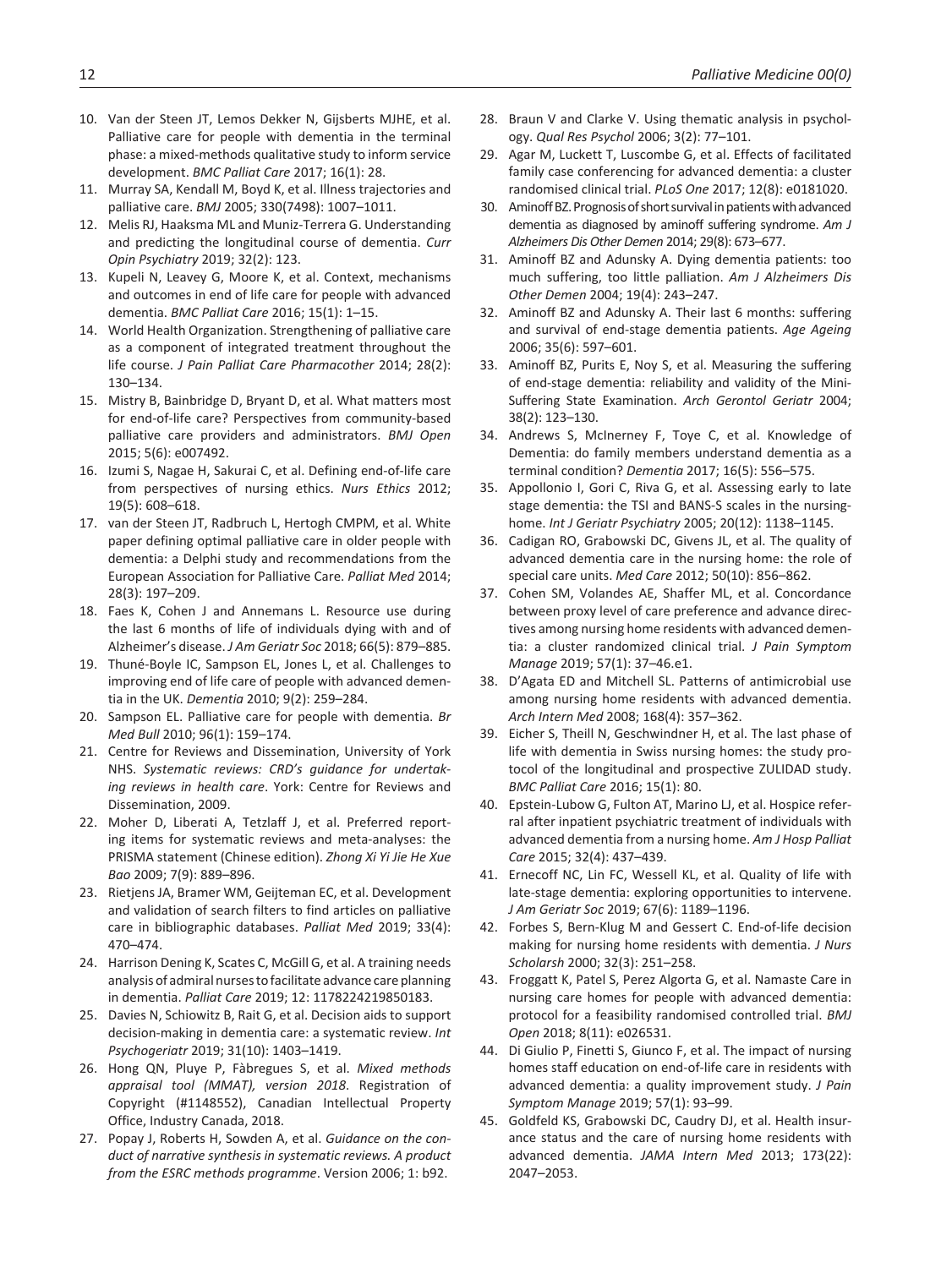- 46. Hanrahan P, Raymond M, McGowan E, et al. Criteria for enrolling dementia patients in hospice: a replication. *Am J Hosp Palliat Care* 1999; 16(1): 395–400.
- 47. Hanson LC, Kistler CE, Lavin K, et al. Triggered palliative care for late-stage dementia: a pilot randomized trial. *J Pain Symptom Manage* 2019; 57(1): 10–19.
- 48. Kiely DK, Volicer L, Teno J, et al. The validity and reliability of scales for the evaluation of end-of-life care in advanced dementia. *Alzheimer Dis Assoc Disord* 2006; 20(3): 176– 181.
- 49. Kiely DK, Shaffer ML and Mitchell SL. Scales for the evaluation of end-of-life care in advanced dementia: sensitivity to change. *Alzheimer Dis Assoc Disord* 2012; 26(4): 358–363.
- 50. Kobayashi S, Yamamoto-Mitani N, Nagata S, et al. Endof-life care for older adults with dementia living in group homes in Japan. *Jpn J Nurs Sci* 2008; 5(1): 31–40.
- 51. Lopez RP, Mitchell SL and Givens JL. Preventing burdensome transitions of nursing home residents with advanced dementia: it's more than advance directives. *J Palliat Med* 2017; 20(11): 1205–1209.
- 52. Ouchi K, Wu M, Medairos R, et al. Initiating Palliative Care Consults for Advanced Dementia Patients in the Emergency Department. *J Palliat Med* 2014; 17(3): 346–350.
- 53. Reinhardt JP, Boerner K and Downes D. The positive association of end-of-life treatment discussions and care satisfaction in the nursing home. *J Soc Work End Life Palliat Care* 2015; 11(3/4): 307–322.
- 54. Rosemond C, Hanson LC and Zimmerman S. Goals of care or goals of trust? How family members perceive goals for dying nursing home residents. *J Palliat Med* 2017; 20(4): 360–365.
- 55. Sampson EL, Jones L, Thune-Boyle ICV, et al. Palliative assessment and advance care planning in severe dementia: an exploratory randomized controlled trial of a complex intervention. *Palliat Med* 2011; 25(3): 197–209.
- 56. Sampson EL, Candy B, Davis S, et al. Living and dying with advanced dementia: a prospective cohort study of symptoms, service use and care at the end of life. *Palliat Med* 2018; 32(3): 668–681.
- 57. Schmidt H, Eisenmann Y, Golla H, et al. Needs of people with advanced dementia in their final phase of life: a multiperspective qualitative study in nursing homes. *Palliat Med* 2018; 32(3): 657–667.
- 58. Verreault R, Arcand M, Misson L, et al. Quasi-experimental evaluation of a multifaceted intervention to improve quality of end-of-life care and quality of dying for patients with advanced dementia in long-term care institutions. *Palliat Med* 2018; 32(3): 613–621.
- 59. Yeh IL, Samsi K, Vandrevala T, et al. Constituents of effective support for homecare workers providing care to people with dementia at end of life. *Int J Geriatr Psychiatry* 2019; 34(2): 352–359.
- 60. Sampson EL, Stringer A, Frenais FL, et al. Agitation near the end of life with dementia: an ethnographic study of care. *PLoS One* 2019; 14(10): e0224043.
- 61. Hedt BL and Pagano M. Health indicators: eliminating bias from convenience sampling estimators. *Stat Med* 2011; 30(5): 560–568.
- 62. Jayes RL, Arnold RM and Fromme EK. Does this dementia patient meet the prognosis eligibility requirements for

hospice enrollment? *J Pain Symptom Manage* 2012; 44(5): 750–756.

- 63. Morris JN, Fries BE, Mehr DR, et al. MDS cognitive performance scale©. *J Gerontol* 1994; 49(4): M174–M82.
- 64. Sclan SG and Reisberg B. Functional assessment staging (FAST) in Alzheimer's disease: reliability, validity, and ordinality. *Int Psychogeriatr* 1992; 4(3): 55–69.
- 65. Reisberg B, Ferris SH, De Leon M, et al. Global deterioration scale (GDS). *Psychopharmacol Bull* 1988; 24(4): 661–663.
- 66. Folstein MF, Folstein SE and McHugh PR. "Mini-mental state": a practical method for grading the cognitive state of patients for the clinician. *J Psychiatr Res* 1975; 12(3): 189–198.
- 67. Granger CV, Hamilton BB, Keith RA, et al. Advances in functional assessment for medical rehabilitation. *Top Geriatr Rehabil* 1986; 1(3): 59–74.
- 68. Morris JC. The clinical dementia rating (CDR): current version and scoring rules. *Young* 1991; 41: 1588–1592.
- 69. Abernethy AP, Shelby-James T, Fazekas BS, et al. The Australia-modified Karnofsky Performance Status (AKPS) scale: a revised scale for contemporary palliative care clinical practice [ISRCTN81117481]. *BMC Palliat Care* 2005;  $4(1): 7.$
- 70. Hébert R, Carrier R and Bilodeau A. The Functional Autonomy Measurement System (SMAF): description and validation of an instrument for the measurement of handicaps. *Age Ageing* 1988; 17(5): 293–302.
- 71. Brunnström H and Englund E. Cause of death in patients with dementia disorders. *Eur J Neurol* 2009; 16(4): 488– 492.
- 72. Reisberg B, Jamil IA, Khan S, et al. Staging dementia. In: Abou-Saleh MT, Katona C and Kumar A (eds) *Principles and practice of geriatric psychiatry*. 3rd ed. Chichester: John Wiley & Sons, Ltd, 2011, pp.162–169.
- 73. Luchins DJ, Hanrahan P and Murphy K. Criteria for enrolling dementia patients in hospice. *J Am Geriatr Soc* 1997; 45(9): 1054–1059.
- 74. Reisberg B, Franssen SH, Franssen EH, et al. Mortality and temporal course of probable Alzheimer's disease: a 5-year prospective study. *Int Psychogeriatr* 1996; 8(2): 291–311.
- 75. Harris D. Forget me not: palliative care for people with dementia. *Postgrad Med J* 2007; 83(980): 362–366.
- 76. Sheehan B. Assessment scales in dementia. *Ther Adv Neurol Disord* 2012; 5(6): 349–358.
- 77. Rockwood K, Song X, MacKnight C, et al. A global clinical measure of fitness and frailty in elderly people. *CMAJ* 2005; 173(5): 489–495.
- 78. Wallis SJ, Wall J, Biram RWS, et al. Association of the clinical frailty scale with hospital outcomes. *QJM* 2015; 108(12): 943–949.
- 79. Rogers NT, Steptoe A and Cadar D. Frailty is an independent predictor of incident dementia: evidence from the English Longitudinal Study of Ageing. *Sci Rep* 2017; 7(1): 1–7.
- 80. Logsdon RG, Gibbons LE, McCurry SM, et al. Quality of life in Alzheimer's disease: patient and caregiver reports. *J Ment Health Aging* 1999; 5: 21–32.
- 81. Thorgrimsen L, Selwood A, Spector A, et al. Whose quality of life is it anyway?: the validity and reliability of the Quality of Life-Alzheimer's Disease (QoL-AD) scale. *Alzheimer Dis Assoc Disord* 2003; 17(4): 201–208.